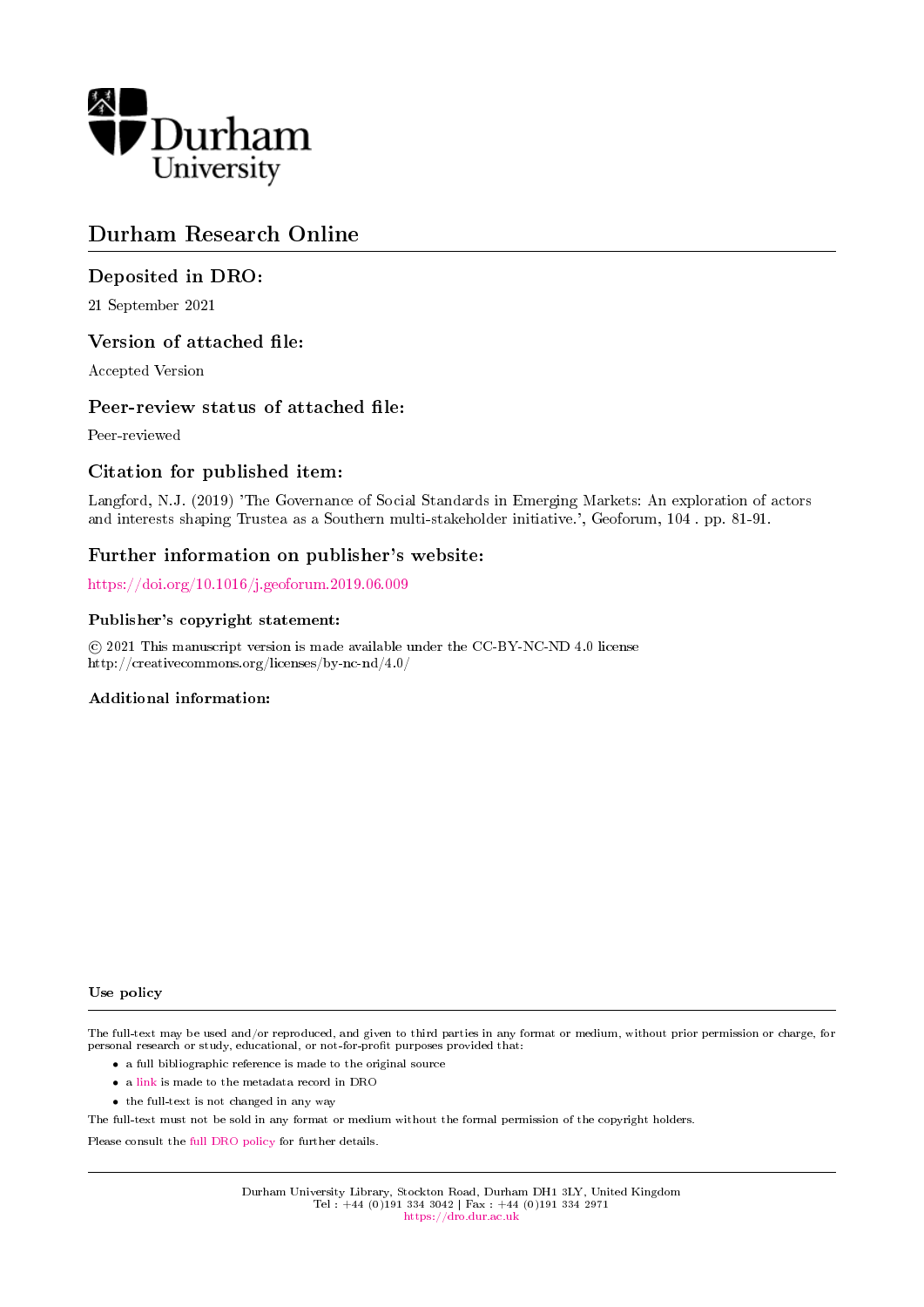# **The Governance of Social Standards in Emerging Markets: An exploration of actors and interests shaping Trustea as a Southern multi-stakeholder initiative**

#### Abstract

Exploitative and inadequate working conditions in developing countries remain a pressing concern in an age of advanced globalisation. As a response to weak regulatory environments, multi-stakeholder initiatives (MSIs) have emerged as a key institution of regulatory governance within globalised production networks. While MSIs governing social standards for workers and producers in North-South trade are well-established, the rapid growth of emerging economies raises new questions regarding the governance of production for local and regional markets in the global South. While some scholars have argued that the growth of Southern markets may lead to a "race to the bottom" for work and employment conditions, a number of recent studies have since documented the introduction of Southern MSIs governing production for local markets.

This article examines the development of Trustea as a Southern MSI governing the rights and conditions of Indian workers and producers supplying tea to India's domestic market. Drawing on analysis of production networks (PNs), this article demonstrates the key reasons why firms, state and civil society actors from the global North and global South have come to share a mutual interest in governing tea produced for India's domestic market. The evidence presented challenges the dominant assumption that Southern MSIs tend to be driven by local actors and processes and presents a more complex picture of the evolving relationship between actors from the global North and global South within the development of Southern standards.

**Keywords**: labour, governance, emerging markets, global production networks, Trustea, India, tea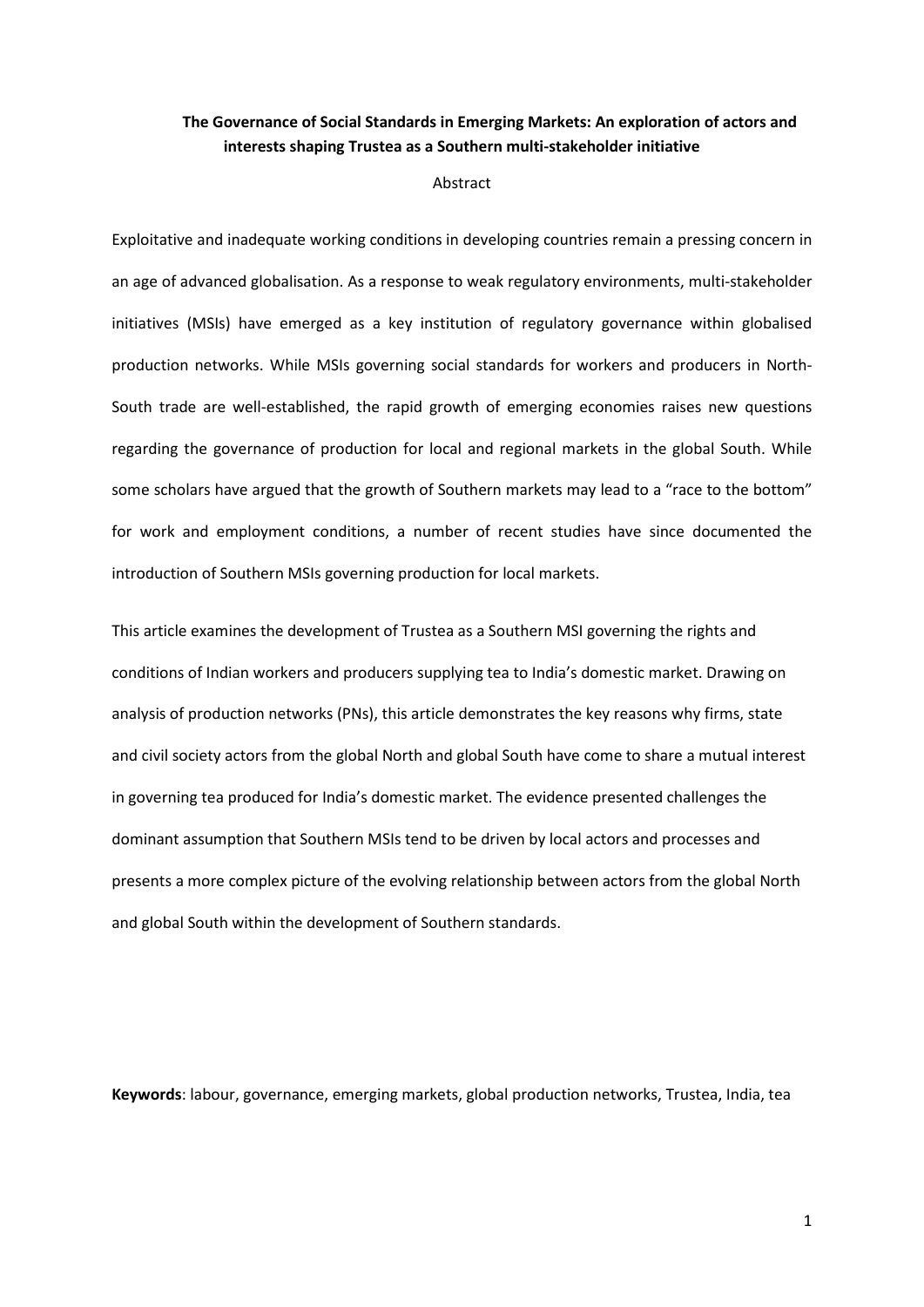# 1. Introduction

Exploitative labour practices and poor working conditions in developing countries remain a pressing social concern in an age of advanced globalisation. To better protect the rights and conditions of workers and producers embedded within production networks (PNs), multi-stakeholder initiatives (MSIs) have been introduced as a key institution of regulatory governance (Dingwerth, 2008; Fransen & Kolk, 2007; O'Rourke, 2006; Turcotte, Reinecke, & den Hond, 2014). In MSIs, lead firms cooperate with civil society organisations (CSOs) and state-based actors to address key challenges associated with poor working conditions within developing countries (Bartley, 2003; Bartley, 2007). Whilst the effectiveness of MSIs in improving conditions for workers and producers has been questioned extensively, their proliferation over the past two decades marks a significant transformation within the global governance of working conditions.

The vast majority of MSIs govern global production networks (GPNs), in which goods and services produced in the global South are consumed in the global North. Therefore, in the context of North-South trade, MSIs are understood to be an important institution governing social standards in developing countries (Schleifer and Sun, 2018). However, global trade flows and the geographies of consumption are shifting (Staritz, Gereffi and Cattaneo, 2011; Gereffi, 2014). Emerging economies now account for a rapidly growing proportion of global imports and the expansion of markets in these regions leads to new questions regarding the governance of social standards in the contemporary era (Nadvi, 2014; Horner and Nadvi, 2018).

Initial assumptions regarding the growth of consumption in emerging economies were largely pessimistic and predicted upon a "race to the bottom" in the conditions of employment for workers and producers (Kaplinsky and Farooki, 2010). However, the emergence of social standards governing production in Southern markets has since challenged this outlook (Hospes, 2014; Schouten and Bitzer, 2015; Pickles, Barrientos and Knorringa, 2016; Giessen *et al.*, 2016). Recent studies indicate that these Southern standards are driven by local actors who have created alternative forms of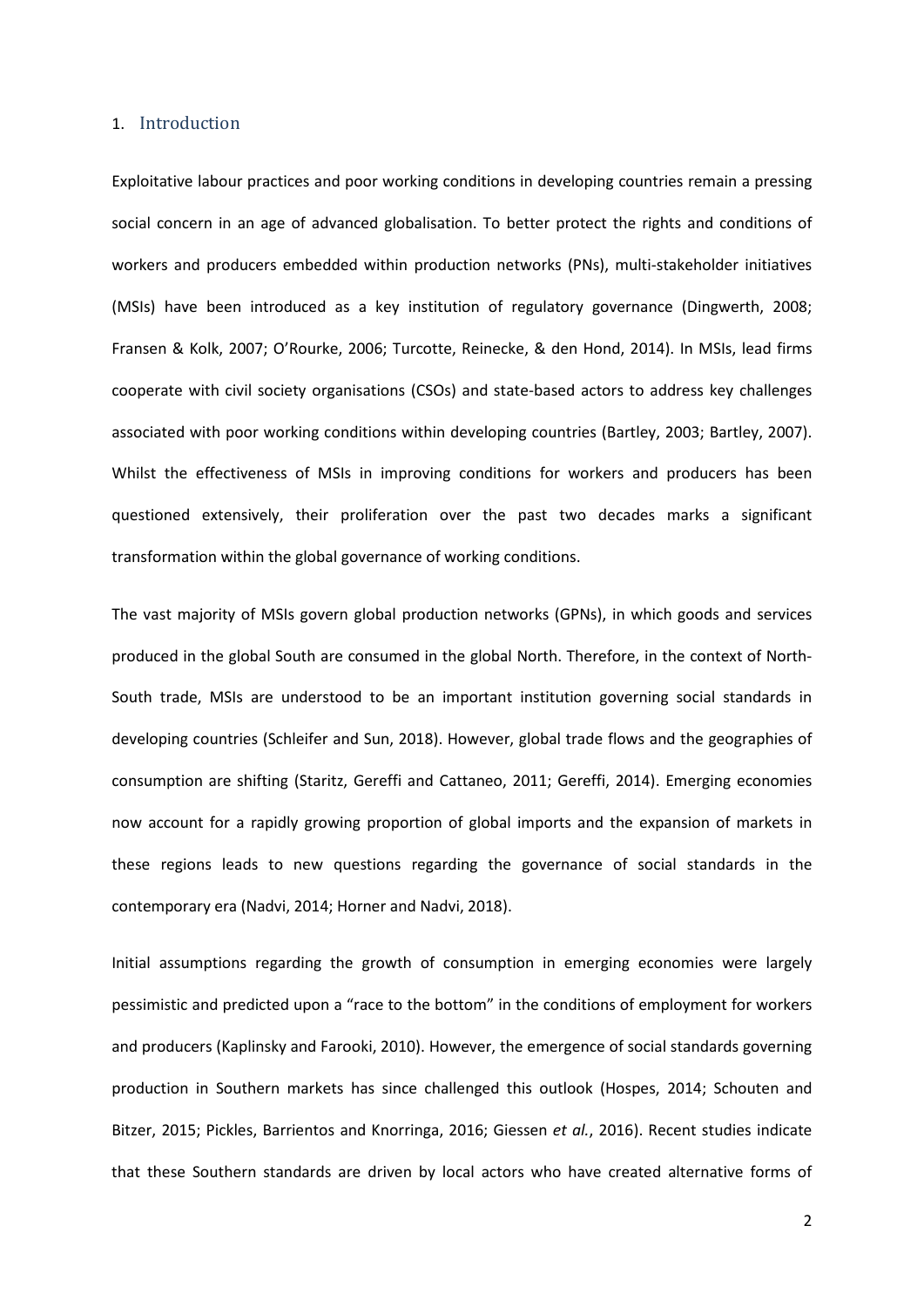governance to the export-oriented standards embedded within global production networks (GPNs). As such, they are predicated upon different forms of legitimacy and are seen to reflect local norms to a greater extent than export-oriented standards (Schouten and Bitzer, 2015). However, this research agenda is still at a nascent stage, with only a handful of case studies examining the actors and processes behind the emergence of Southern standards. There is still considerable research to be conducted, in order to achieve a comprehensive understanding of how and why Southern MSIs have emerged within varied institutional environments.

This paper seeks to address this gap through its examination of a Southern MSI designed to govern social standards within India's domestic tea market. The rights and conditions of employment for tea workers producing for export markets have been governed by various standards for over a decade. Although Northern MSIs such as Rainforest Alliance, Utz Certified and Fair Trade have certified a considerable proportion of Indian tea exported into the EU and other OECD markets, the vast majority of tea produced in India is consumed within the domestic market. This trend has increased in recent years as demand for tea in European markets, especially, continues to decline while demand within the Indian market increases. The reorientation of tea production away from export markets to feed domestic demand has presumably affected the power of Northern actors to influence the governance of tea production. In addition to these regulatory challenges, the continued expansion of domestic consumption has also contributed to a new political economy of tea production, characterised by increased informality within the labour market through the rise of smallholder production (Neilson and Pritchard, 2011). This presumably affects the power of Southern (i.e. domestic) actors to govern the tea industry; particularly as smallholder production is not subject to national labour law. This leads to a widening of a governance gap within both the global production network (GPN) and the domestic production network (DPN) of Indian tea.

The launch of Trustea is arguably a regulatory response to these spatial and temporal transformations within the production and trade of Indian tea. Drawing on the production network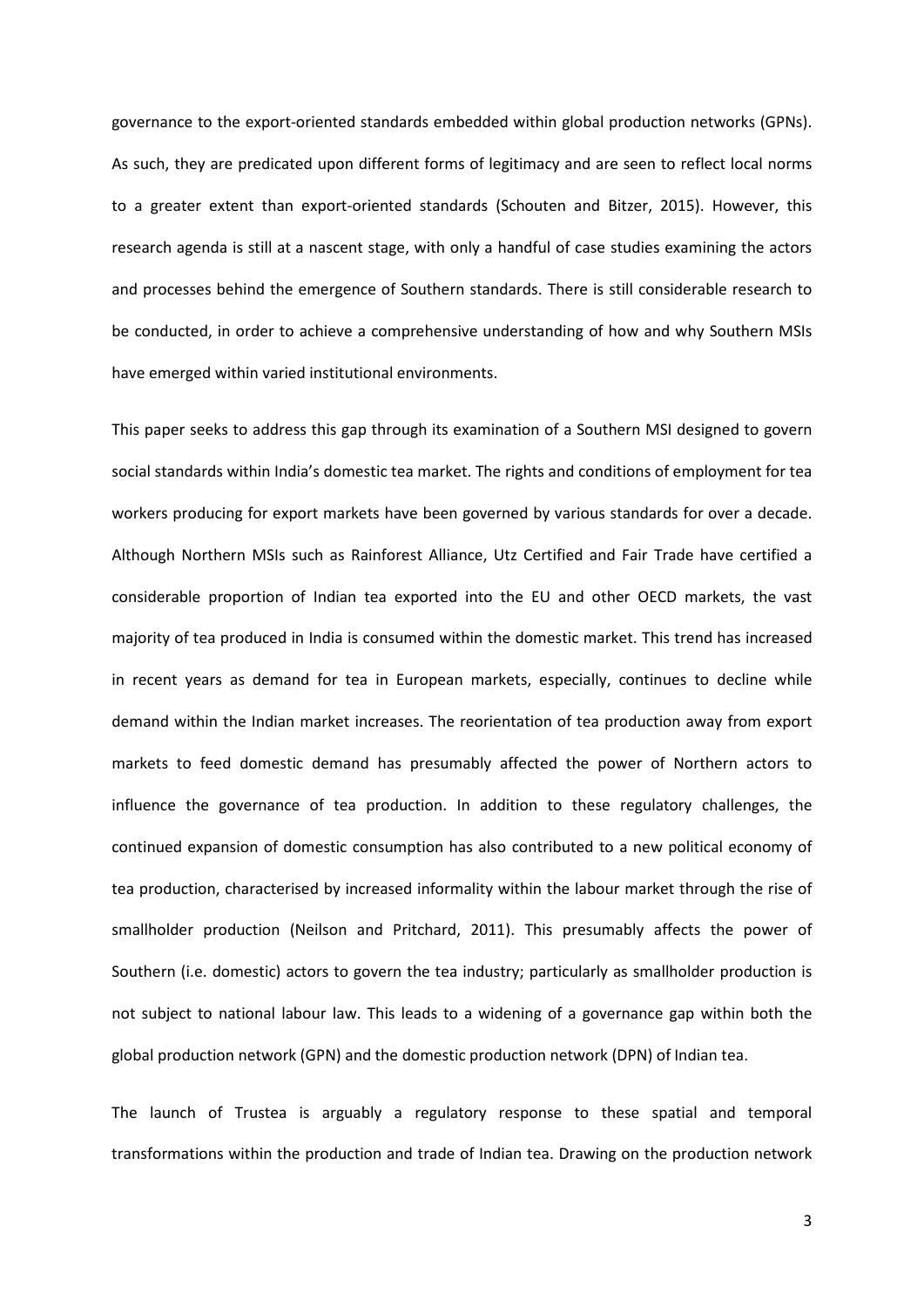(PN) literature, this paper uses the global production network (GPN) and domestic production network (DPN) as a guiding framework to examine the role and interests of firms, state and civil society actors in shaping Trustea as a Southern standard. This paper asks: *Which actors and processes have driven the creation of Trustea as a Southern multi-stakeholder initiative?* 

While contemporary literature on the governance of emerging markets examines the efforts of Northern actors to expand global programmes within Southern markets (Schleifer and Sun, 2018) or else focuses on the ways through which Southern actors seek to develop local alternatives to Northern standards (Bartley, 2014), the case of Trustea represents a confluence of these two, seemingly distinct processes. Overall, the findings problematise the assumption that Southern MSIs are directed first and foremost by Southern actors; instead illustrating a high degree of involvement by actors from the global North within the development of the multi-stakeholder initiative. Conceptually, the article advances the polycentric trade framework recently outlined by Horner and Nadvi (2018); recognising that although there are important distinctions to be made between different end markets, there are also important intersections which exist between the commercial and institutional actors who shape the governance of different end markets. The analysis illustrates that the embeddedness of firms, state based and civil society actors within overlapping production networks (i.e. both the domestic and global production networks of Indian tea) problematises the tendency to discuss governance in terms of 'Northern' versus 'Southern' actors. This in turn challenges the assumption that Southern standards are always shaped as reactive institutions in relation to Northern standards; and implies instead that the boundaries between North and South are increasingly indistinct as the members shaping Trustea transcend these categories themselves.

The paper is structured as follows: The next section reviews the development of MSIs in the context of Northern and Southern markets. It establishes that while studies have begun to link the emergence of Southern MSIs to local actors who seek to reclaim authority from Northern MSIs, there is still a significant empirical gap in our understanding of how these MSIs typically emerge.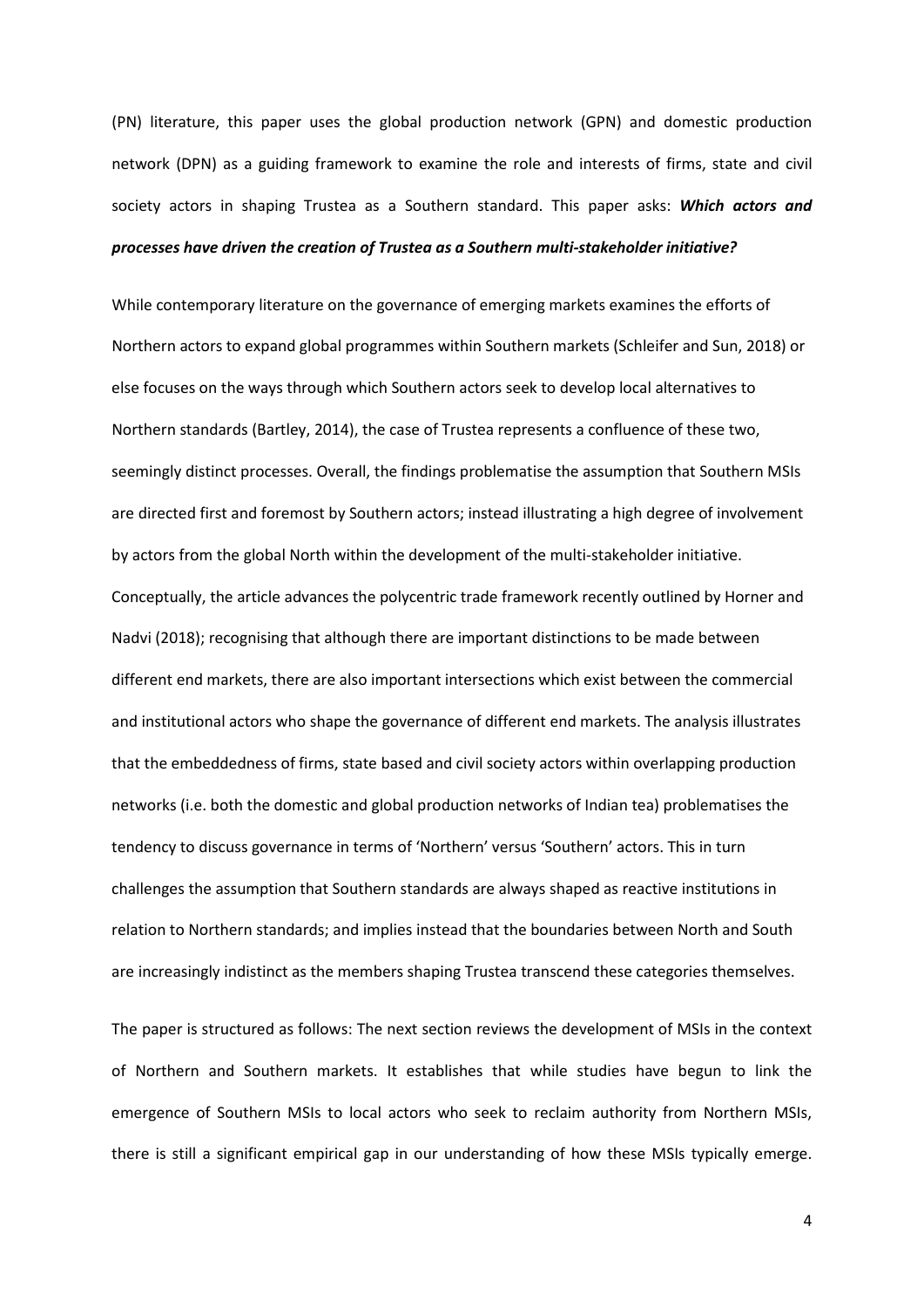Section 3 illustrates how shifting end markets for Indian tea alongside structural shifts in the mode of production (from the formal to the informal sector) has created an environment within which Southern *and* Northern actors have developed a strategic interest in governing India's domestic market. Section 4 introduces the case of Trustea and explores the ways through which firms, statebased and civil society actors have shaped its development as a Southern MSI. The evidence presented contributes to contemporary debates regarding the governance of production in an era of polycentric trade; demonstrating that different end markets for tea does not necessarily result in completely separate governance arrangements. Section 5 concludes.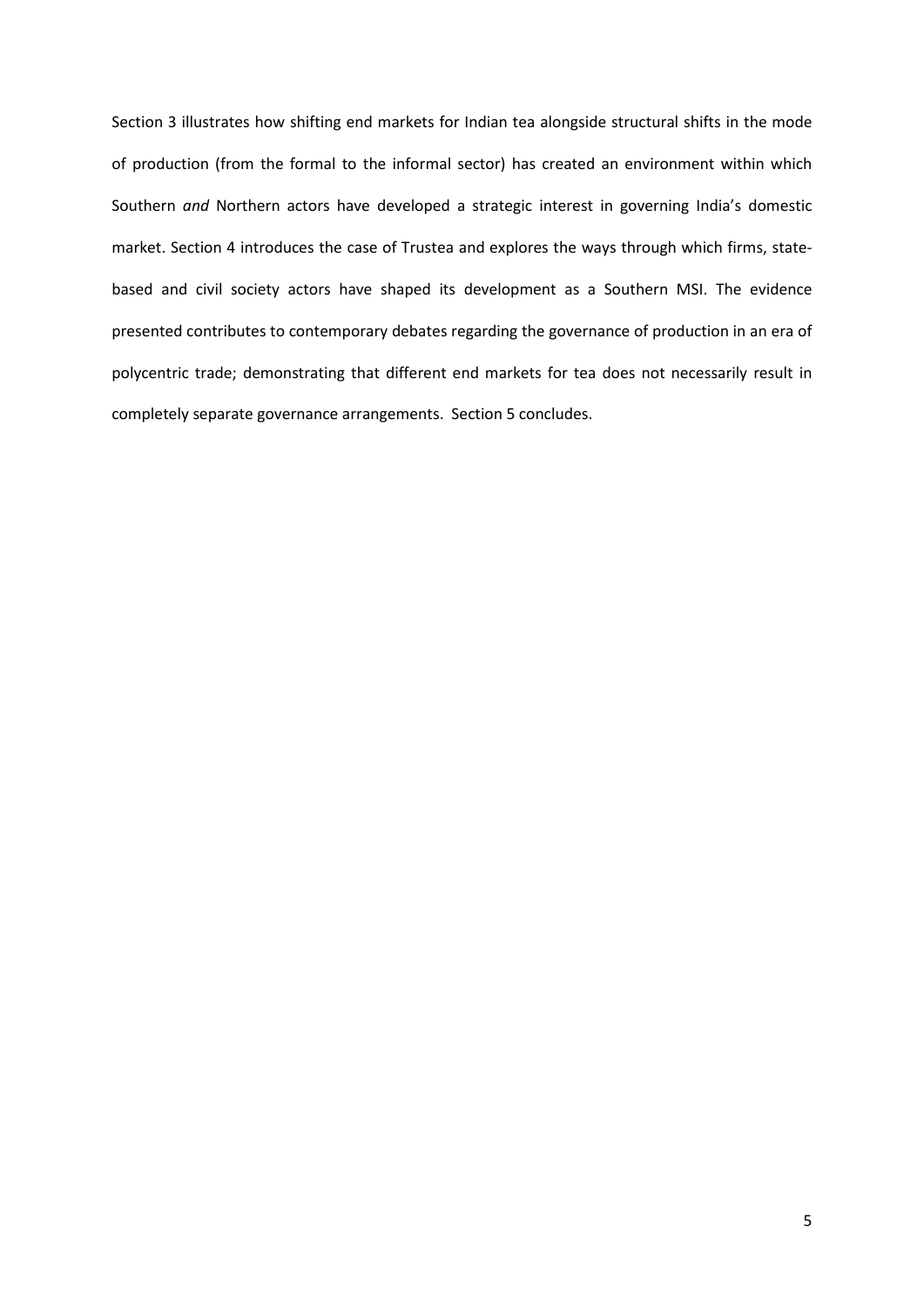#### 2. The development of social standards within globalised production networks

## 2.1 Governance of production under globalisation

The vast majority of global trade is at present characterised by the fragmentation of production across geographically disparate regions, in which lead firms outsource key parts of production to suppliers (Dicken, 2015). The development of production networks spanning different continents was facilitated through trade liberalisation and accompanied by rapid shifts in communication technology. This resulted in a new international division of labour in the global economy (Frobel, Heinrichs and Kreye, 1978). The global production network (GPN) framework captures the multiscalar, multi-actor dimensions of trade in an era of advanced globalisation by examining the 'organised nexus of interconnected functions and operations by firms and non-firm institutions' through which goods and services are produced and governed (Coe, Hess and Yeung, 2004, p. 41). It considers the ways through which the commercial inter-firm relations constituting a global value chain are themselves enveloped within broader institutional dynamics (Henderson *et al.*, 2002; Coe, Dicken and Hess, 2008). Therefore, the empirical focus is on the complex inter-firm and interinstitutional linkages that constitute the governance of fragmented production across borders.

The rise of lead firms as key economic actors in the global economy has created new challenges and opportunities in relation to the governance of production within developing countries. Studies using the GPN framework have illustrated how the purchasing practices of lead firms can lead to the institutionalisation of inadequate labour and social conditions in producer countries (Barrientos and Kritzinger, 2004; Phillips, 2013). Additionally, the framework can be utilised to investigate the different ways through which firms, state-based and civil society actors create standards designed to ameliorate exploitative labour practices. The processes through which this broader institutional context impacts on the commercial (i.e. market) interactions can be understood as the 'embeddedness' of production within the norms, customs and rules of particular territories (Hess, 2004, 2008).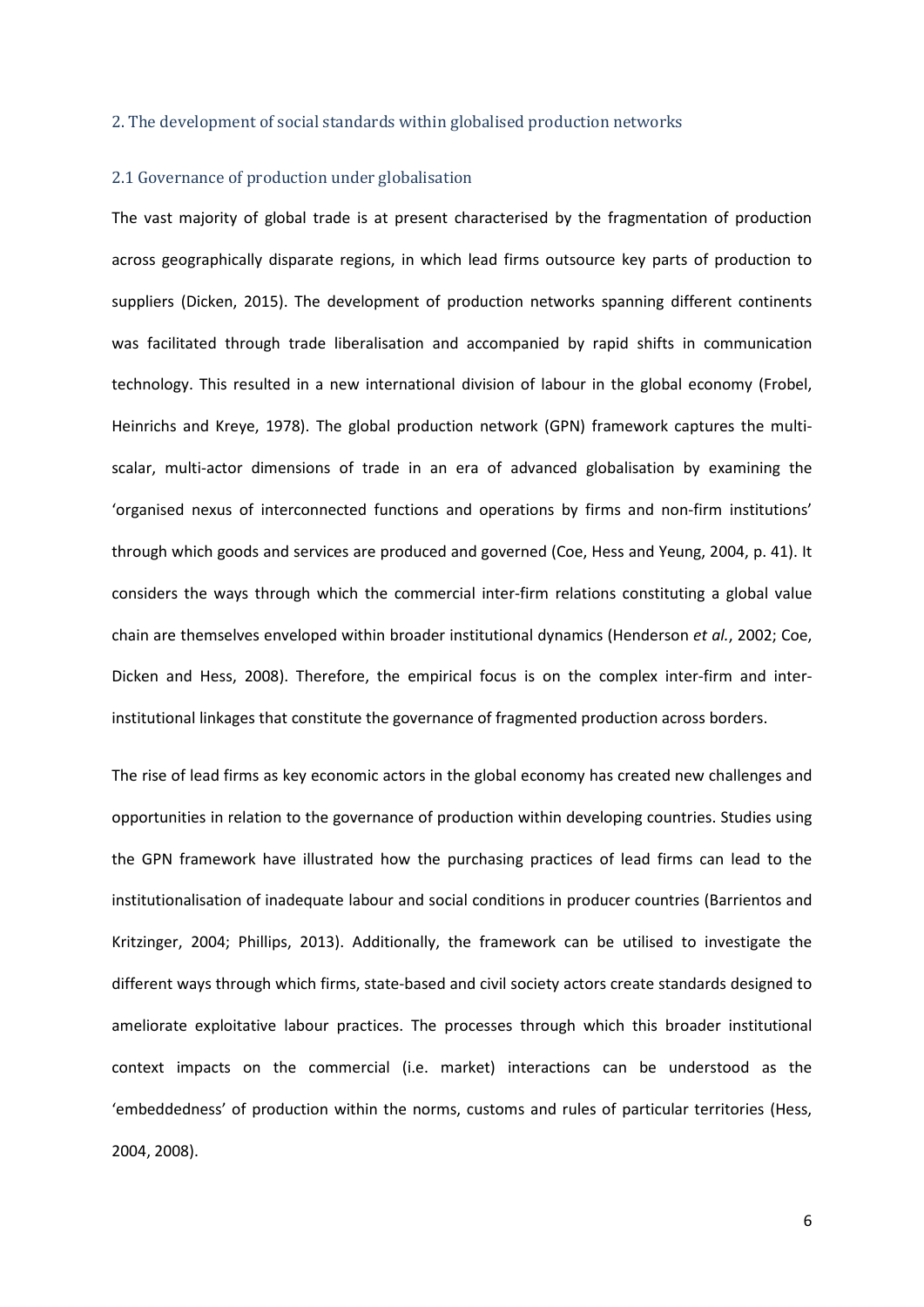While the study of production networks has tended to examine the governance of North-South trade (in which production within developing countries feeds mass consumption in the global North), the contemporary era of trade is increasingly multi-polar; and is one in which emerging markets account for a growing percentage of consumption and trade (Gereffi, 2014). These trends constitute a potentially significant transformation within the global economy (Guarín & Knorringa, 2013; Knorringa & Guarin, 2015; Sinkovics, Yamin, Nadvi, & Zhang, 2014) and raise questions regarding the forms and mechanisms through which production is governed within Southern markets. The increasingly polycentric nature of global trade has prompted scholars to conceptualise and distinguish additional networks through which Southern and/or Northern lead firms coordinate production for regional and domestic markets in the South (Horner and Nadvi, 2018). Questions have arisen regarding the types of inter-firm linkages present between lead firms and their suppliers within these networks, as well as the degree to which standards are utilised by lead firms to govern production for these markets (Horner, 2016).

The recent introduction of domestic and regional production networks (DPN/RPNs) into the global production network (GPN) literature builds a framework of analysis sensitive to multi-polar trade flows (Horner and Nadvi, 2018). As such, it facilitates exploration of how production networks oriented towards different end markets may converge or diverge in terms of their coordination and governance. Table 1 below illustrates the key characteristics of global, regional and domestic production networks as well as the 'flow' of trade within each network. Together, a heuristic framework mapping production feeding multiple end markets is constructed by accounting for different geographies of trade and consumption.

| Type of production network | <b>Definition and Characteristics</b>                               | Direction/Flow of trade           |
|----------------------------|---------------------------------------------------------------------|-----------------------------------|
| Global production network  | Global production networks are                                      | North-South, although if GPNs are |
|                            | those where lead firms source                                       | understood as operating across at |
|                            | from and supply to international   least two continents then North- |                                   |
|                            | markets that cross substantial                                      | North, North-South or South-South |
|                            | geographical boundaries. Here, the                                  | could also apply. This hasn't     |
|                            | term 'global' doesn't necessitate   tended to be the focus of GPN   |                                   |
|                            | the presence of the network studies to date however as they         |                                   |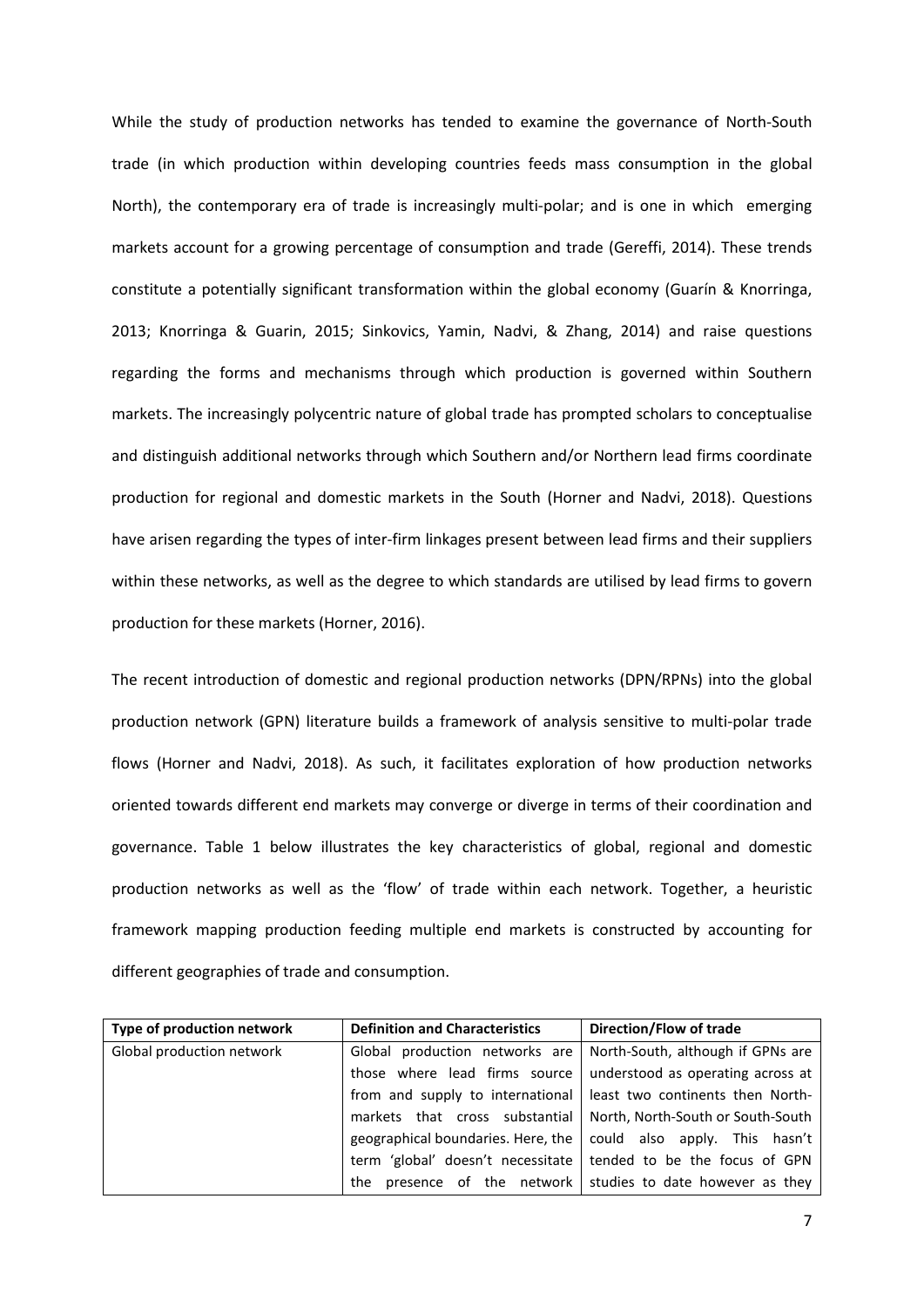|                             | within every country or continent    | have empirically focused on North-    |
|-----------------------------|--------------------------------------|---------------------------------------|
|                             | to meet the definition, but instead  | South trade.                          |
|                             | can refer to activities that are at  |                                       |
|                             | least integrated across two or       |                                       |
|                             | more countries.                      |                                       |
|                             |                                      |                                       |
| Regional production network | Regional<br>production<br>networks   | could<br>Trade<br>be<br>North-North,  |
|                             | represent a situation whereby lead   | North-South or South-South            |
|                             | firms are supplying markets in       |                                       |
|                             | neighbouring<br>and<br>regional      |                                       |
|                             | economies as well as sourcing        |                                       |
|                             | from, and sub-contracting to,        |                                       |
|                             | regional suppliers.<br>The<br>term   |                                       |
|                             | 'region' here applies to established |                                       |
|                             | regional markets as defined by (a)   |                                       |
|                             | markets which function under         |                                       |
|                             | common regulatory regimes (EU)       |                                       |
|                             | (b) preferential trading rules for   |                                       |
|                             | their regional members (ASEAN)       |                                       |
|                             | (c) notional regional identity       |                                       |
| Domestic production network | Domestic value chains are those      | As the network is contained within    |
|                             | that are organised and led by local  | a local setting, the authors don't    |
|                             | lead firms, source from national     | depict a direction of trade flow.     |
|                             | suppliers and feed demand in         | However, the ways in which the        |
|                             | domestic end markets.                | domestic production network is        |
|                             |                                      | itself is connected to shifting trade |
|                             |                                      | flows occurring within regional and   |
|                             |                                      | global trade flows, it is important   |
|                             |                                      | to understand how the local           |
|                             |                                      | market relates to these flows. For    |
|                             |                                      | example, the fact that trade          |
|                             |                                      | patterns may move from North-         |
|                             |                                      | South to domestic production          |
|                             |                                      | networks in the global South could    |
|                             |                                      | arguably be seen as a broader         |
|                             |                                      | movement from North-South to          |
|                             |                                      | South-South trade.                    |
|                             |                                      |                                       |

**Table 1 Types of Production Network (Source: adapted from Horner and Nadvi 2018, p.222)**

# 2.2 The emergence of multi-stakeholder initiatives

While public regulations and legal frameworks play an important role in regulating the rights and conditions of workers and producers, continued evidence of weakly enforced, and in some cases inadequate public standards has led to a plethora of privately-governed standards in recent years (Cheyns, 2011; Mena and Palazzo, 2012). At present, one of the most common institutional forms used to govern standards within PNs is the multi-stakeholder initiative (MSI). MSIs are formed by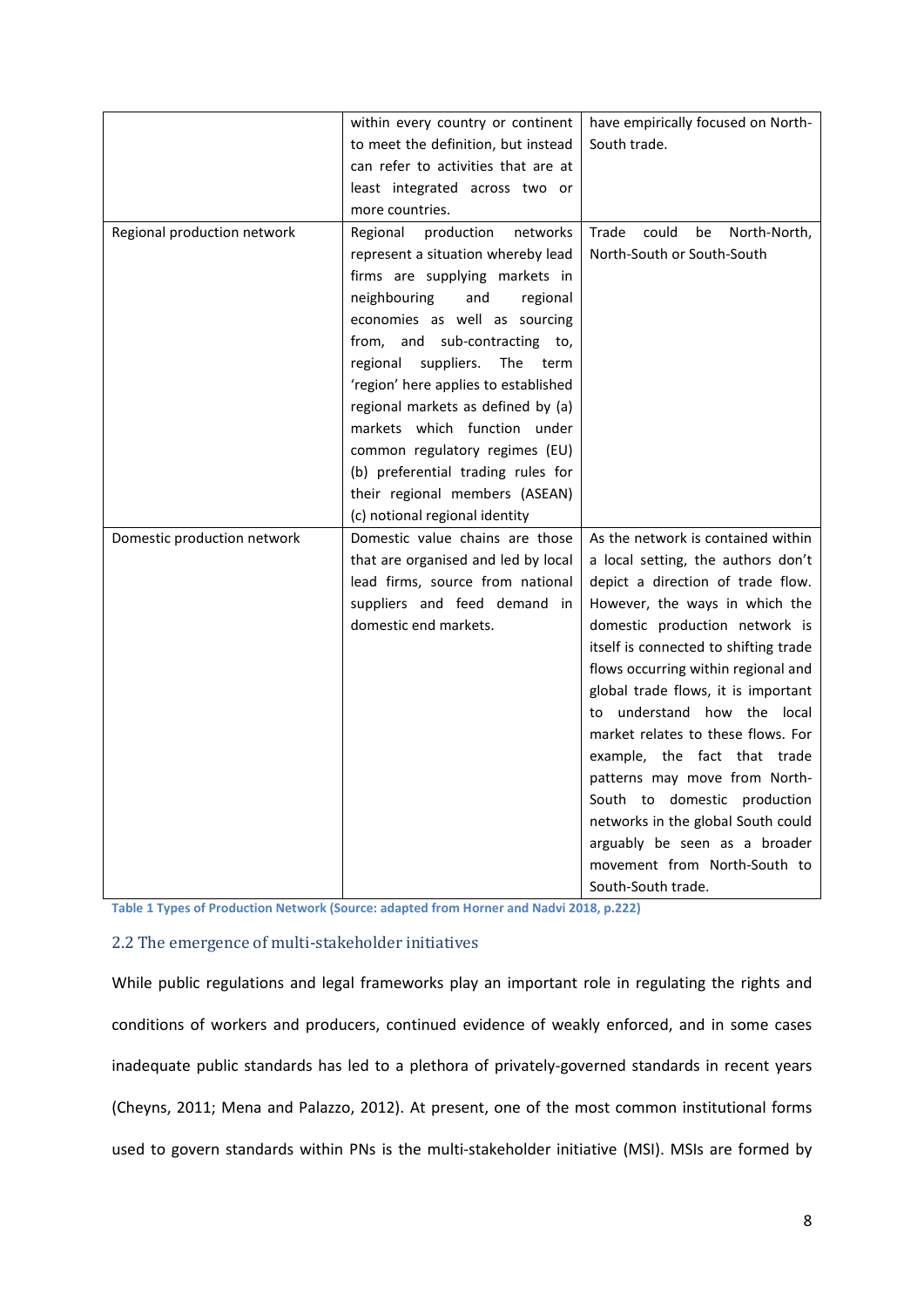stakeholders who wish to collectively address social and/or environmental problems within production processes (Hughes, 2001; Fransen, 2012; Hospes, 2014). Stakeholders may include representatives of corporations, NGOs, trade unions, ethnic or community organisations as well as less frequent representation from governmental or inter-governmental organisations (Moog, Spicer and Böhm, 2015). Members cooperate in order to develop codes of conduct which are subsequently used (across a production network) in order to verify that suppliers meet the specified standards agreed upon by the members of the MSI (Fransen and Kolk, 2007). Key MSIs governing global trade include the Forestry Stewardship Council, Rainforest Alliance and the Marine Stewardship Council.

MSIs which govern rights and conditions of wage labour and smallholder livelihoods are known as social standards (Pickles, Barrientos and Knorringa, 2016, p. 6). Within global production networks, MSIs have commonly been used to govern North-South trade flows of goods and services. Their introduction into GPNs has been understood as a reaction by lead firms to increased civil society and media exposés of exploitative social conditions of production within developing countries (Sasser *et al.*, 2006). Firms have used their participation within MSIs to protect their reputation and secure their market position in light of these broader developments (Fuchs, Kalfagianni and Havinga, 2011; Barrientos, 2013; Fransen and Burgoon, 2015). Yet while concerns about reputational damage imply strong societal pressure to govern production, the extent to which consumers have played a leading role in driving the creation of private governance through ethical purchasing preferences remains a subject of debate (Carrigan and Attalla, 2001).

To date, the overwhelming majority of MSIs have governed goods and services produced for Northern markets. The transmission of social standards through GPNs has raised important questions regarding the relationship between Northern standard-setters and the firms, workers and producers (predominantly from developing countries) who are expected to comply with these standards. Studies examining North-South interactions within private governance initiatives have noted that MSIs governing exports to Northern markets tend to marginalise or exclude Southern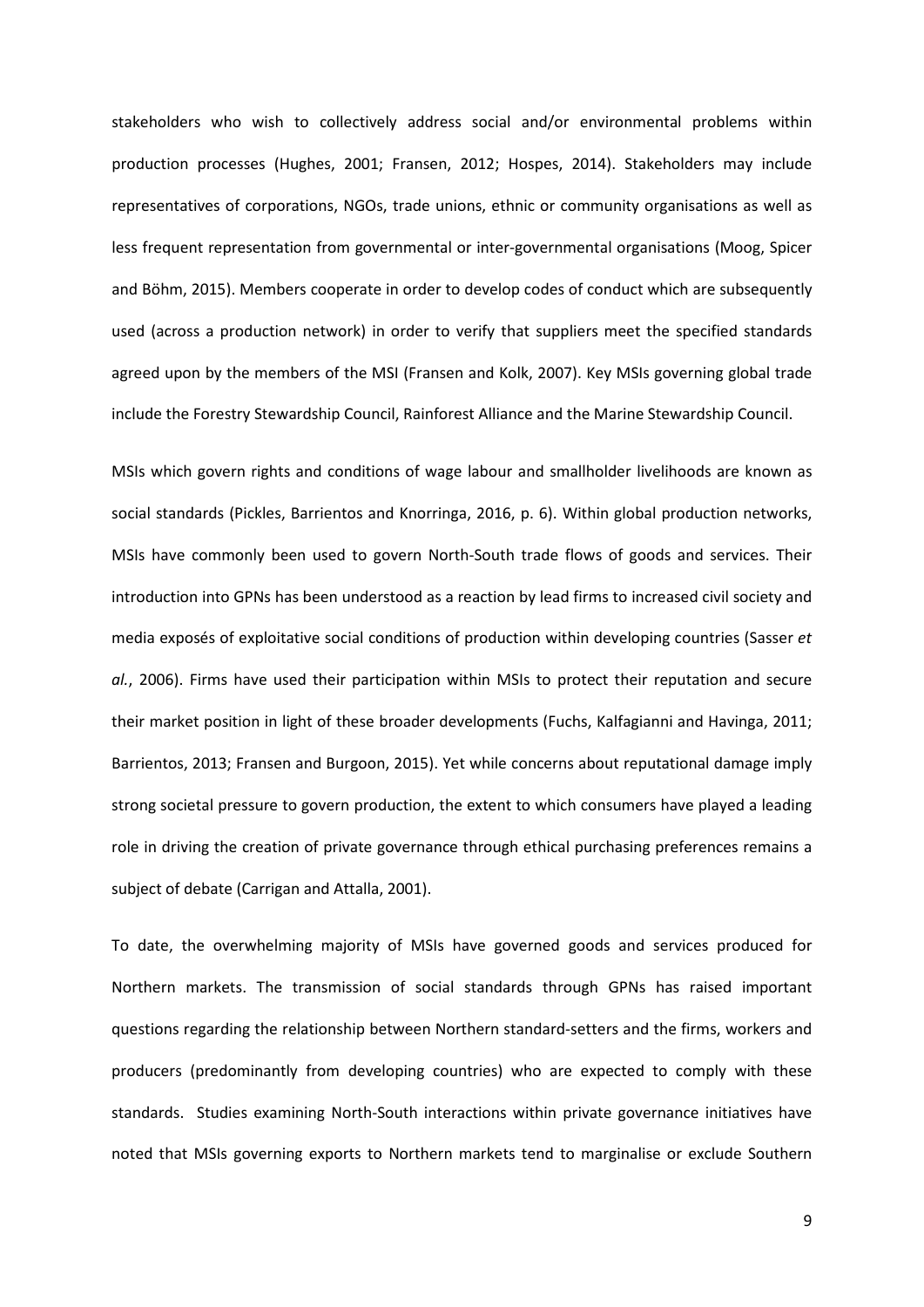actors through unequal representation of interests and/or participation within the internal governance of the standard (Pattberg, 2006; Bitzer, Francken and Glasbergen, 2008; Dingwerth, 2008). This has led to a domination of Northern discourses over Southern discourses within Northern MSIs (Cheyns, 2011; Ponte and Cheyns, 2013). The insertion of export-oriented standards into local institutional environments also creates a layering of additional governance 'rules' alongside pre-existing state regulations (Locke, Rissing and Pal, 2013; Amengual and Chirot, 2016). Therefore, the extent to which private and public forms of governance complement or compete at the local level has been the subject of extensive research (Locke, Rissing and Pal, 2013; Bartley, 2014; Amengual and Chirot, 2016).

Consequently, as a result of these territorial distinctions, the study of MSIs governing GPNs has led scholars to analytically distinguish actors and interests based on their geographical position; with most studies examining the 'global' actors who set standards and the 'local' actors who experience them (De Neve, 2008; Otieno and Knorringa, 2012). These binary distinctions are a product of the tendency for scholars of globalisation to assume that production of goods and services predominantly takes place within the global South for end markets in the global North. However, North-South trade flows of goods and services are only one geographical constituent of globalised production, and as discussed above, recognition of this fact has resulted in an expansion of the original GPN framework to now include discussions of governance within regional and domestic PNs. Understanding patterns and dynamics of co-ordination and governance within these localised networks of production has become ever more important under a 'new geography of trade' (Horner and Nadvi, 2018, p. 208). For instance, Northern markets will soon constitute a smaller fraction of total global demand for many goods and services compared to the South; with emerging markets expected to expand from just 36% of the global share of middle class consumption in 2009 to over 60% by 2030 (Kharas, 2010). Indeed, updated figures suggest that Asia alone could constitute approximately 65% of the share of the global middle class by 2030 (Kharas, 2017).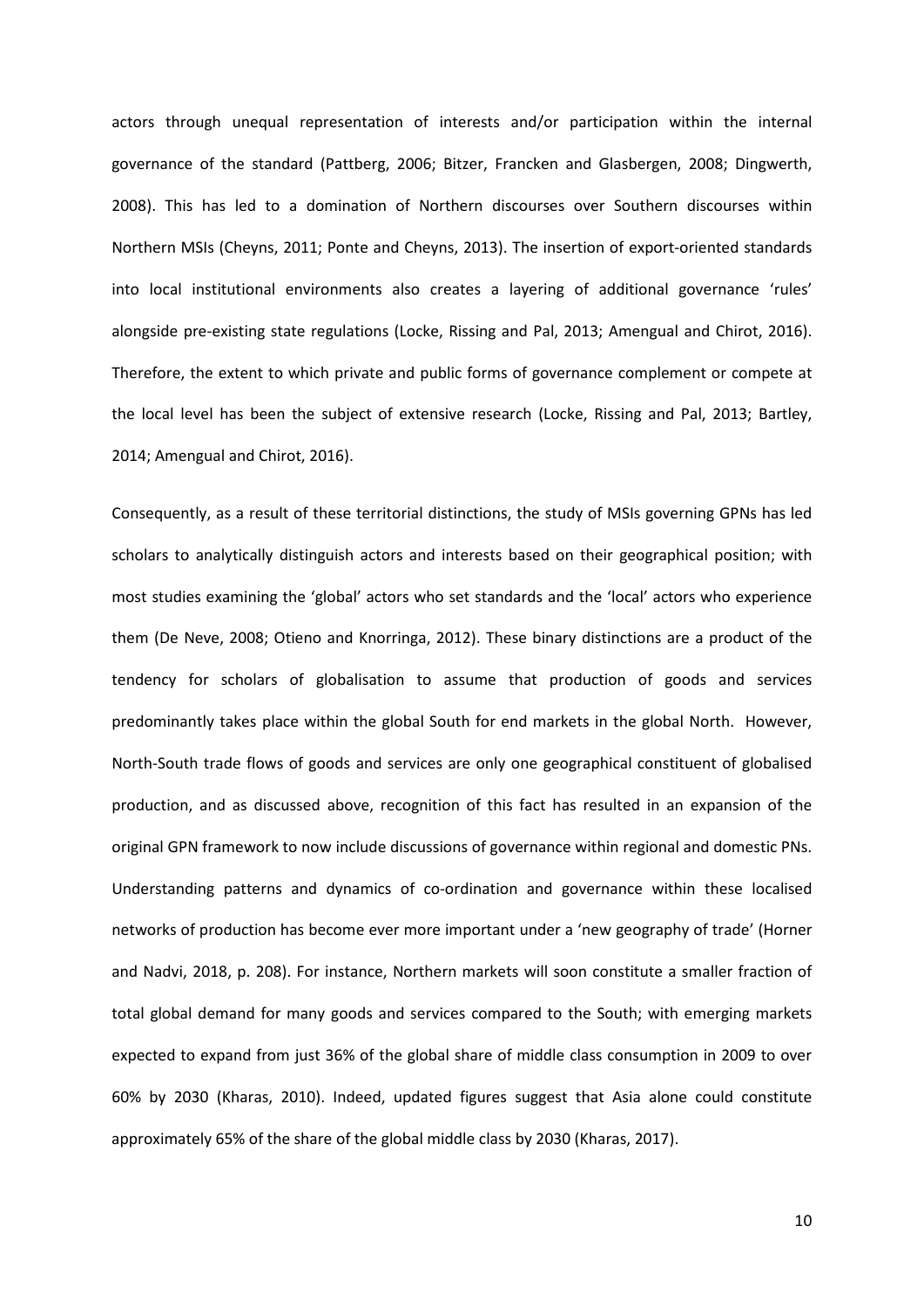India's domestic market has been transformed by the rise of the middle class; whose consumer habits are shaped by rising incomes, exposure to international life styles and media, access to information and willingness to try foreign products and services (Javalgi and Grossman, 2016). While rising incomes have led to higher levels of discretionary spending, recent studies suggest that attitudes are also changing in relation to both the quality and the ethical credentials of products purchased (Guarín and Knorringa, 2013). The altered preferences of emerging market consumers raise important questions regarding the governance of social standards in the global South; particularly as production networks are reoriented from global markets in order to cater for increases in local demand. Within these shifting dynamics, the attitudes and responses of Southern firms, state and civil society actors in developing new institutions of governance (including MSIs) becomes ever more critical to examine from a regulatory perspective. Related to this, is the question of whether Northern actors might also seek to shape the governance of emerging markets as we enter an increasingly polycentric age of global trade.

## 2.3 The emergence of Southern MSIs

New geographies of trade and consumption raise questions regarding the interests of Southern firms, state-based and civil society actors in governing production. This is pertinent given that shifts in economic and geopolitical power may encourage Southern actors to play 'increasingly significant roles in shaping the new contours of globalisation' (Horner and Nadvi, 2018, p. 208). While the development of Southern MSIs and other standards designed to govern production in line with social concerns was considered unlikely, given seemingly lower consumer activism or interest in such factors (Kaplinsky and Farooki, 2010), recent literature has challenged this assumption by mapping the emergence of Southern standards across a number of different sectors (Hospes, 2014; Schouten and Bitzer, 2015; Giessen *et al.*, 2016). These studies are accompanied by findings which indicate that consumers in these markets are displaying awareness of social issues in addition to concerns regarding the quality of the goods and services they consume (Guarín and Knorringa, 2013). The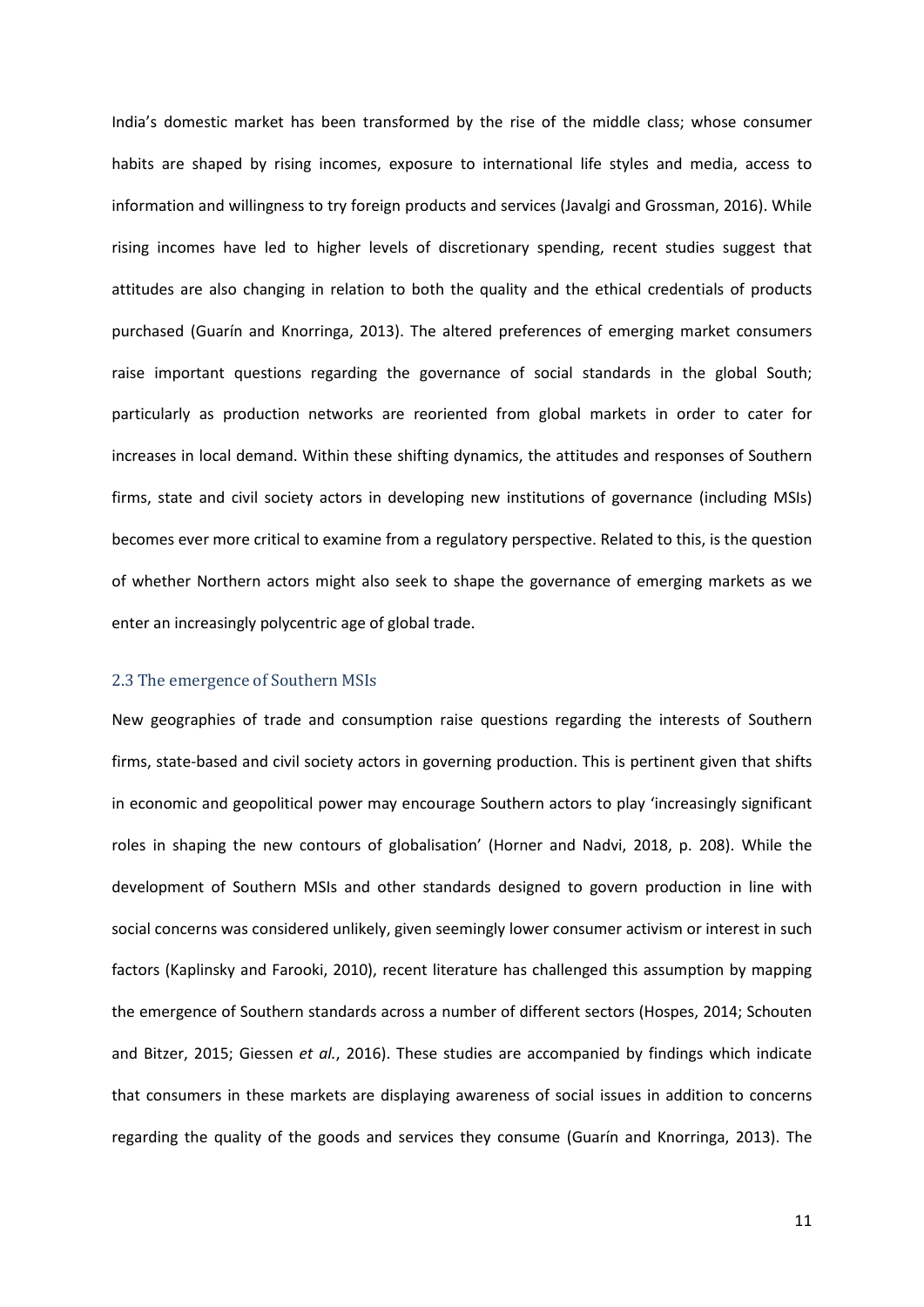debate has moved on from questions of *whether* Southern markets will be governed by new standards to questions regarding *how* these standards are shaped and implemented.

Studies documenting the growth of Southern standards have tended to illustrate their development as being linked to political struggles regarding who should govern production processes (Bartley, 2014; Schouten and Bitzer, 2015). Southern standards are frequently seen as reactive because their development has been led by actors who challenge the hegemony of Northern standards through the creation of 'local' alternatives (Schouten and Bitzer, 2015). In many cases, the state plays a central role in these efforts. Evidence from the Chinese timber industry illustrates that the government created an alternative domestically-driven certification scheme, thus reducing the space for Northern standards (Bartley, 2014, p. 103). Likewise, in Indonesia, state actors are reclaiming authority from transnational certification schemes through the introduction of state-led mandatory schemes; challenging 'private and transnational certification institutions in support of governmentdriven international certification regimes' (Giessen *et al.*, 2016, p. 71). Thus, the current phase in the governance of production in emerging markets is characterised by Southern state actors developing standards and certification schemes in direct competition to Northern initiatives (Wijaya and Glasbergen, 2016). However, it is not only Southern actors who are doing so. Recent research by Foley and Havice (2018) illustrated that territorialised eco-certification schemes are emerging in the global North which challenge the primacy of Marine Stewardship Council in its governance of the global fisheries industry. Such efforts are once again supported by state actors. These multi-scalar tensions between the global and the local appear to characterise the development of standard setting both in the global North and the global South.

Shifting geographies of trade and consumption may also lead Northern actors to exploit the emergence of Southern markets to expand their own governance programmes and standards. Evidence is emerging that this is the case, and can materialise through several different mechanisms. Firstly, Northern lead firms seeking to capture market share in Southern markets may transfer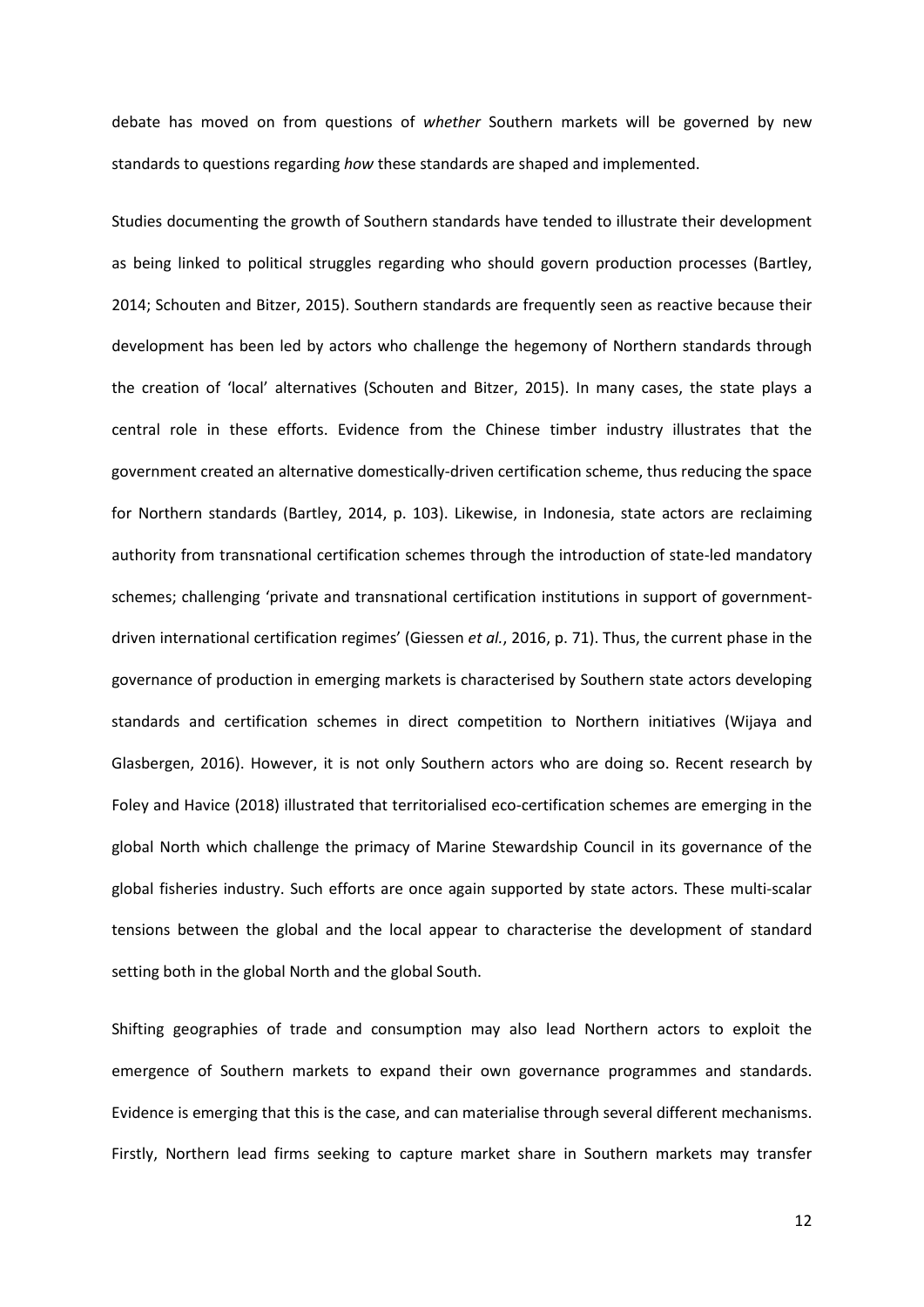governance practices from the GPN to regional and domestic PNs. Evidence of this has occurred in the case of East Africa, in which standards crossed from global into regional markets via the internationalisation strategies of global retailers (Pickles, Barrientos and Knorringa, 2016). Secondly, standard setters and sustainability programmes are also seeking to expand market share within emerging markets. The roll-out of the Roundtable on Sustainable Palm Oil (RSPO) in both the Chinese and Indian markets is one example of how global standards have sought to expand within domestic markets, with mixed uptake by local firms (Schleifer and Sun, 2018). Thirdly, civil society organisations such as NGOs from the global North may also seek to influence the governance of standards in emerging markets, as will be discussed in the case of Trustea.

Put simply, this means that North-South/South-South production networks may not necessarily exist within separate commercial and institutional spaces; but instead be subject to multiple types of 'linkage' which could affect the development and character of Southern standards. If this is the case, the presumption that Southern MSIs are always driven by local actors could and should be challenged. This paper uses the case of Trustea to illustrate how the growth of emerging markets has altered the strategies and interests of both Northern and Southern actors in shaping the development of Southern MSIs, and crucially illuminates the difficulty in differentiating the boundaries between North and South.

### 3. The Indian Tea Industry

## 3.1 Case study methodology

A case study methodology (eg. Yin 2009; Robson and McCartan 2016) was used to generate insightful data capturing the development of a new Southern MSI governing the production of tea for India's domestic market. Fieldwork was undertaken in the UK, the Netherlands and India (primarily Delhi, Bangalore and Kolkata) between 2014-2016; during which in-depth, semi-structured interviews were conducted with sixty-nine individuals from lead firms, supplier firms, government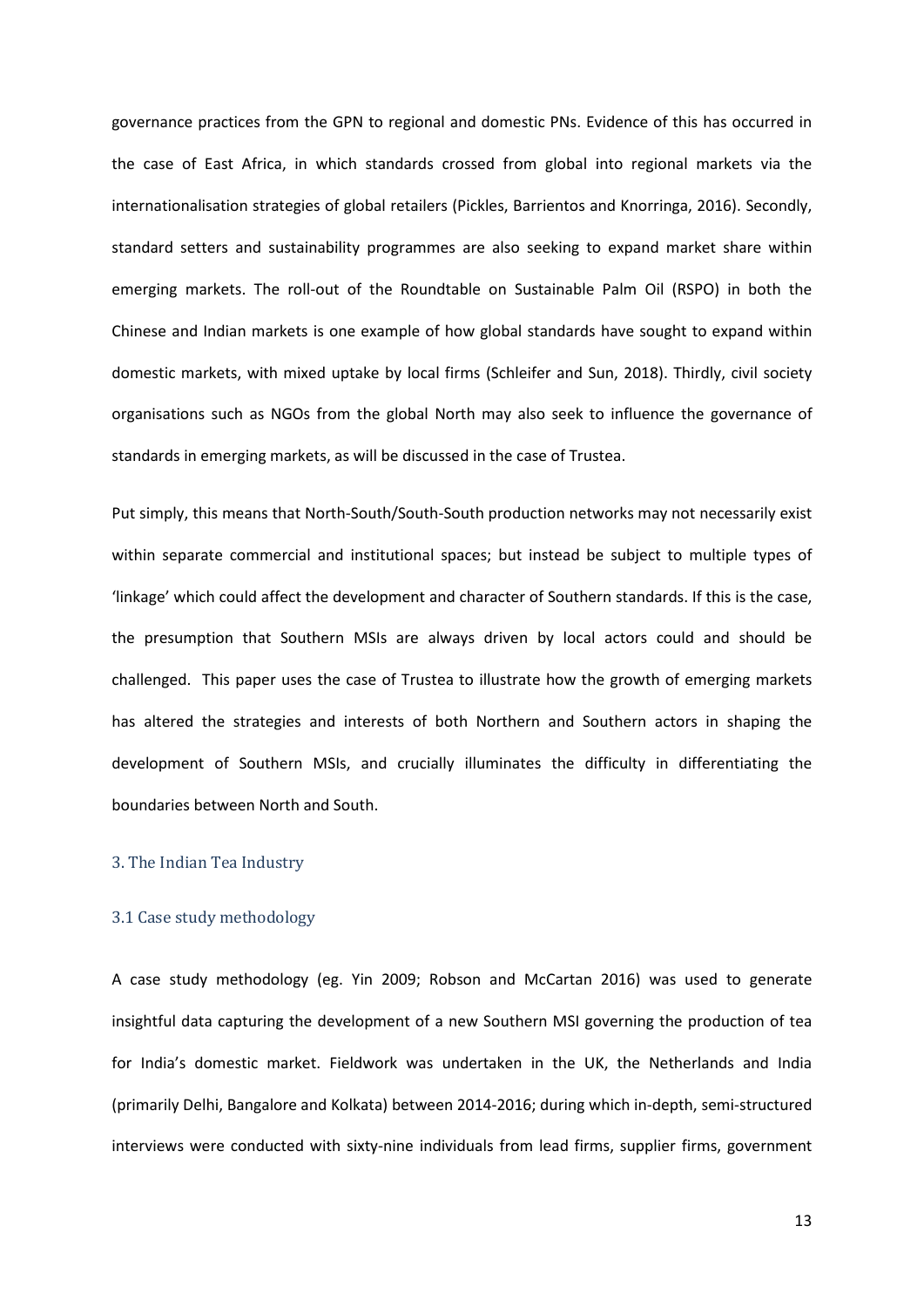bodies and civil society actors (including trade unions). Interviewees were selected based on their involvement in the governance of tea produced for the GPN and/or DPN. As such, respondents linked to the development of Trustea were interviewed alongside a wider selection of relevant stakeholders. Key questions raised in the interviews facilitated the identification of the actors and drivers behind Trustea's development, the influence of broader shifts in the political economy of tea production on the governance of the sector, as well as relations and dynamics present between Trustea and the wider institutional environment. Interviews were supplemented by the use of secondary data sources including trade data and reports produced by companies, government and civil society organisations involved in the governance of standards within the Indian and global tea sectors.

### 3.2 From uni-directional to polycentric: shifting markets for Indian tea

India is one of the largest producers of tea globally. Tea was first introduced into the Indian market as a colonial cash crop under British occupation (Neilson and Pritchard, 2011). The use of indentured workers in the tea plantations and the thousands of deaths of 'tea coolies' during the colonial period through severe exploitation marks a dark period in the history of the industry (Sengupta 2009). Initially, all Indian tea was cultivated for export. However, a number of exogenous economic factors (most notably the Great Depression) led both British and Indian companies to foster a domestic market for tea in the first half of the twentieth century; albeit with limited success (Lutgendorf, 2012). During the 1960s, the introduction of new technologies within the processing of tea led to a huge increase in the availability of affordable tea in the local market. This drove a significant growth in domestic consumption (aided through extensive marketing campaigns), which has continued to the present day (Lutgendorf, 2012). In recent years, population growth, urbanisation and rising incomes have further boosted demand for tea in emerging economies, including India (FAO 2015). In the period 1991-2010, the volume of tea consumed in India has risen from 500 million kg to over 800 million kg (see Figure 1) and while per capita consumption is still relatively low compared to other countries, the overall increase in demand has meant that the majority of the tea produced in India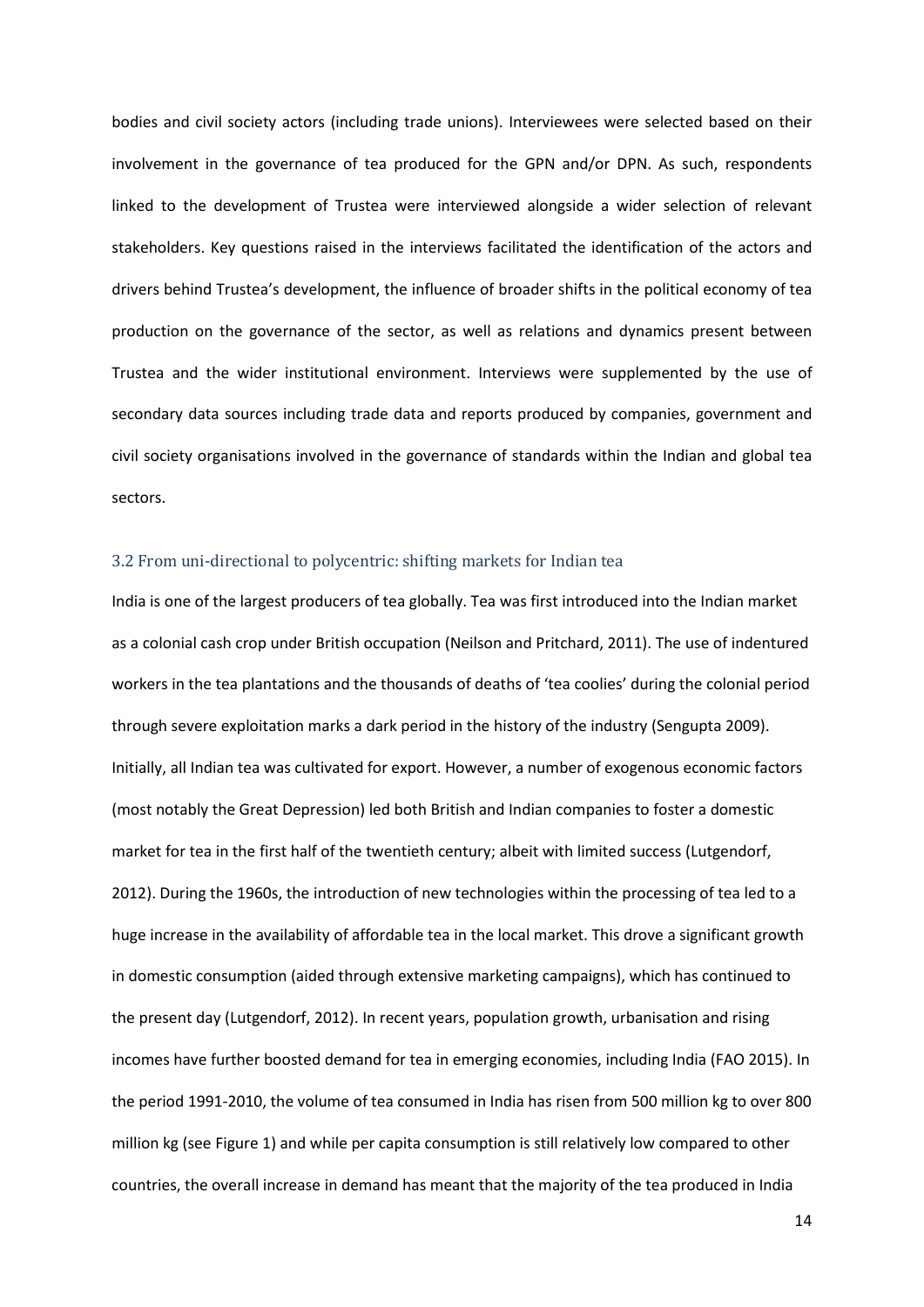has fed domestic (as opposed to export) markets; a trend which has continued to increase over the past few decades (Arya 2013). As a result, India has recently overtaken China as the world's largest consumer of black tea, with over one million tonnes of tea consumed nationally in 2015 (FA0, 2015). In addition, the increased preference for packaged (as opposed to loose leaf) tea is indicative of shifting consumer preferences within India's domestic tea market (Kadavil, 2007). The growth in sales of packaged, branded teas has been linked to increased concerns regarding the quality of tea, as consumers reportedly see packaged teas as more trustworthy than loose-leaf teas (Tea Board 2018).



#### **Figure 1 Changing Domestic Demand for Indian Tea (Volume M Kg) 1991-2010 (Source: Tea Board of India 2013)**

The growth of the domestic market, accompanied by shifting consumer attitudes, has a number of significant implications for actors and institutions involved in the regulation and governance of Indian and global tea production. In terms of governance, these trends would imply a stronger interest on the part of firms, NGOs and state actors to shape standards and regulations for the domestic, as well as the global tea market. Indeed, any public or private standards governing labour and social conditions within the Indian tea sector at the national scale, and/or for the domestic market would govern the majority of Indian tea production and would protect higher numbers of workers and producers as compared to export-oriented standards.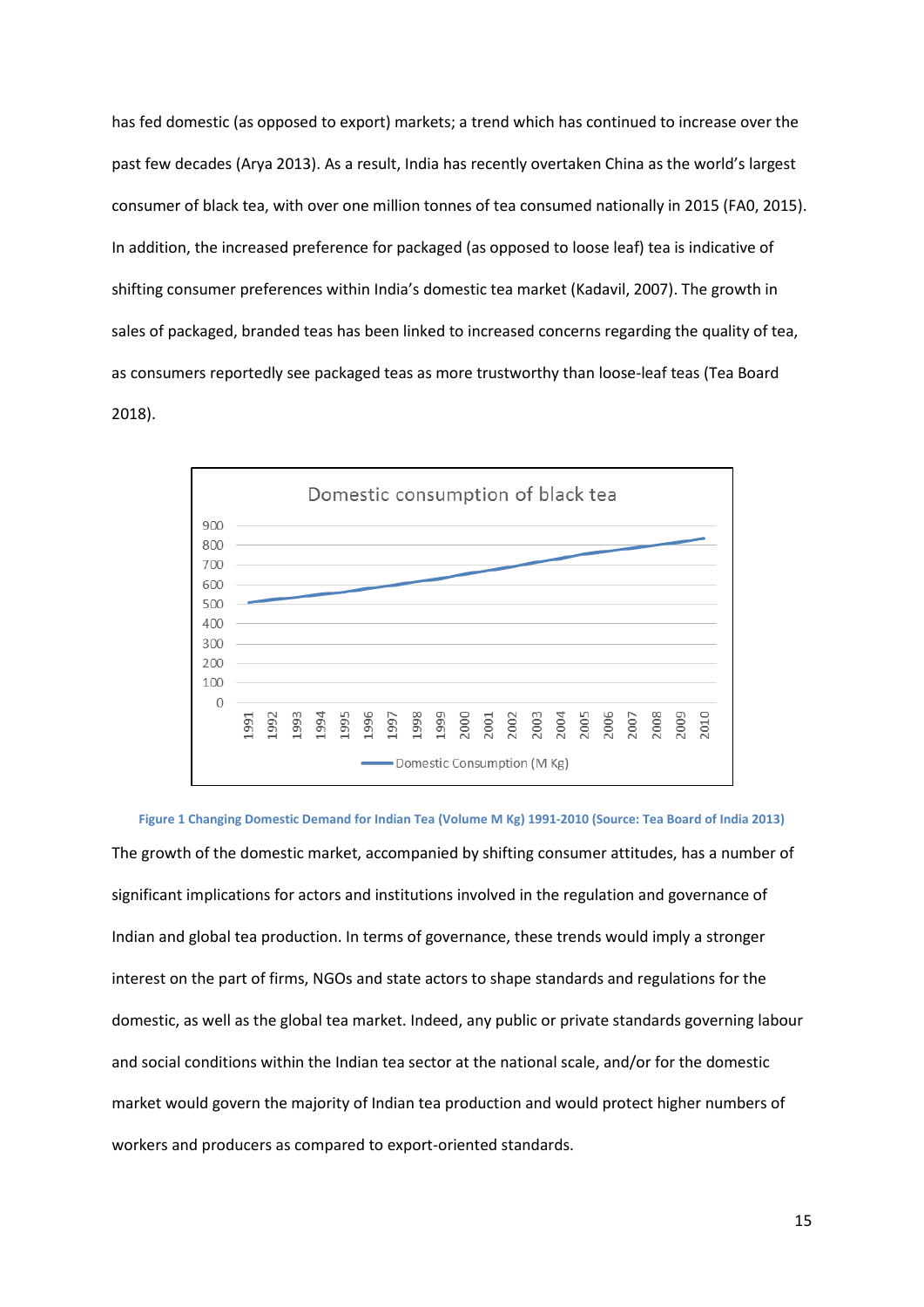While demand for black tea within India's domestic market continues to grow, global trends indicate that EU/OECD markets for black tea are contracting in size. During the period 2012-2015, the total value of exports of Indian tea to the UK market fell by 33.6%, with similar contractions occurring within the German and Australian markets (UN Comtrade 2015). The decline in tea consumption within these markets correlates to the increased popularity of coffee (Mintel, 2015). However, despite an overall decline in demand in Northern markets, there is evidence from trade data that non-OECD markets are importing ever-greater quantities of Indian tea. This has occurred most notably in Russia where Indian tea imports have significantly increased in the past decade (see Figure 2 below).





Overall, these trends have important implications for the governance of Indian tea under shifting end markets. This is due to the fact that there is a higher density of standards governing EU and OECD markets, with a tendency for fewer regulatory standards present within non-OECD markets in the South.

3.3 Shifting political economy of tea production in the domestic market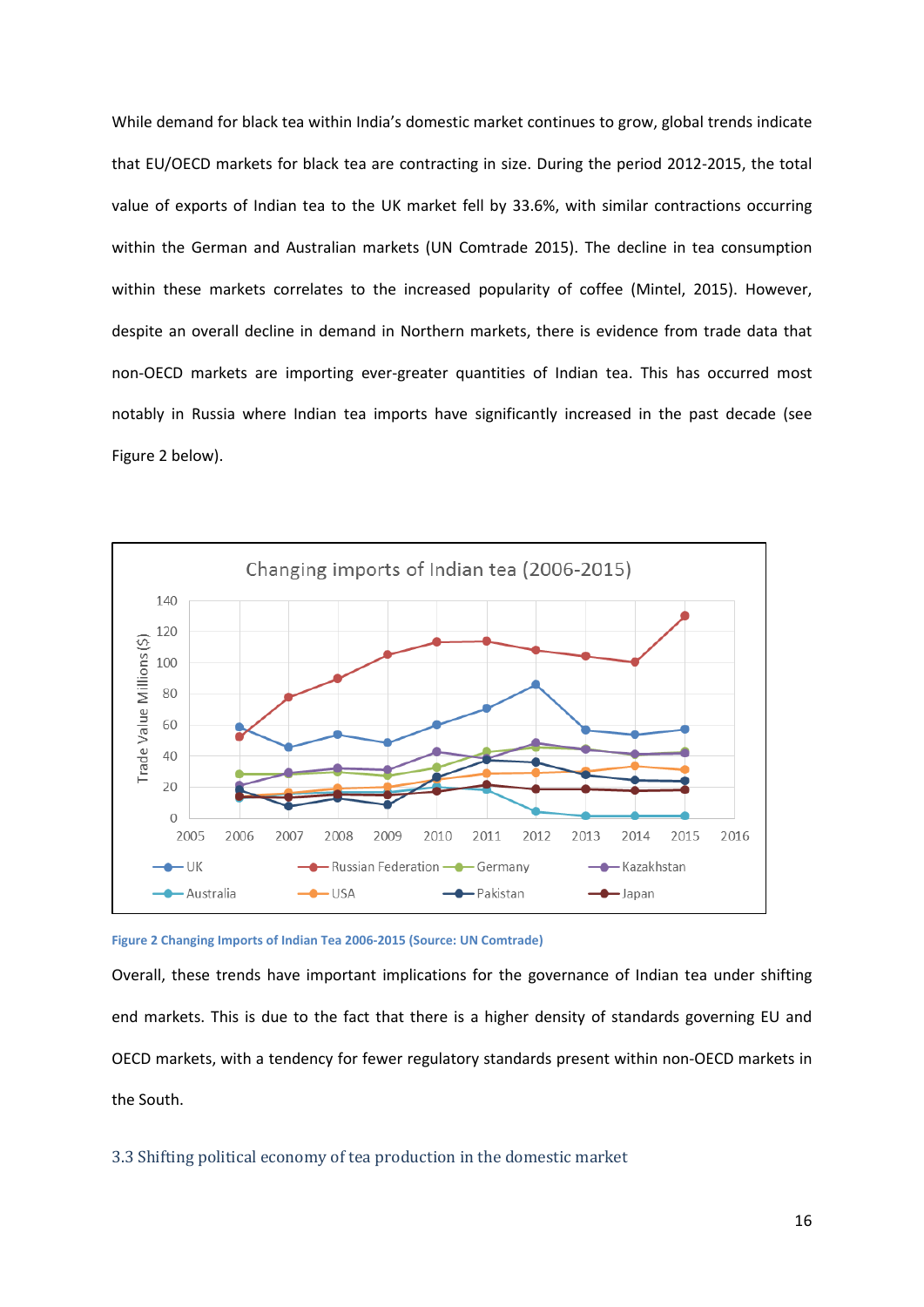The political economy of tea production in India has not only been affected by shifting trade flows, but also by changes in the modes of production. Tradiitonally, tea was cultivated on plantation estates. These tend to be relatively large in scale at 200 hectares or above (Kadavil, 2007). However, smallholder based production has risen dramatically over recent decades in response to a number of structural constraints within the Indian tea industry (Hayami and Damodaran, 2004). While smallholders, who cultivate less than 25 acres (or 10.12 hectares) accounted for just 7% of production in 1991, by 2013 they were responsible for over 31% of total production (see Table 2). More recent figures place the percentage of tea production emanating from smallholders at 44% (Bolton 2018).

| Year | Small growers | <b>Plantation estates</b> |
|------|---------------|---------------------------|
| 1991 | 7%            | 93%                       |
| 2001 | 24%           | 76%                       |
| 2011 | 28.39%        | 71.61%                    |
| 2012 | 32.24%        | 67.76%                    |
| 2013 | 31.23%        | 68.77%                    |

**Table 2 Percentage of tea production (by volume) originating from smallholders and plantation estates (Tea Board of India 2013)**

While tea cultivated on the plantations tends to be processed on site in the estate factories, tea produced by smallholders is often transported to nearby bought leaf factories (Neilson and Pritchard, 2011). Here, tea leaves are processed and sold on to buyers (through direct sale) or via auction centres (Kadavil, 2007). These differences have implications for the traceability of tea, with the latter affording lead firms' greater levels of traceability than the former. The distinct typology of tea production in terms of size of holding and ownership structures are illustrated in Table 3 below.

| <b>Type</b>   | <b>Size</b>                  | Ownership                  | <b>Processing Facilities</b> |
|---------------|------------------------------|----------------------------|------------------------------|
| Small holding | (10.12)<br>25<br>to<br>acres | Single Proprietor (family- | leaf<br>None-<br>is          |
|               | hectares),                   | based smallholdings)       | transported<br>to            |
|               |                              |                            | bought leaf factory          |
| Small gardens | <200 hectares                | Single<br>proprietor<br>or | facilities<br>Processing     |
|               |                              | partnership firms          | may be on site, or           |
|               |                              |                            | else tea would be            |
|               |                              |                            | processed offsite (at        |
|               |                              |                            | a bought leaf factory)       |
| Large Estates | >200 hectares                | Large Companies, Limited   | facilities<br>Processing     |
|               |                              | Liability<br>Companies or  | on site                      |
|               |                              | State/Worker ownership     |                              |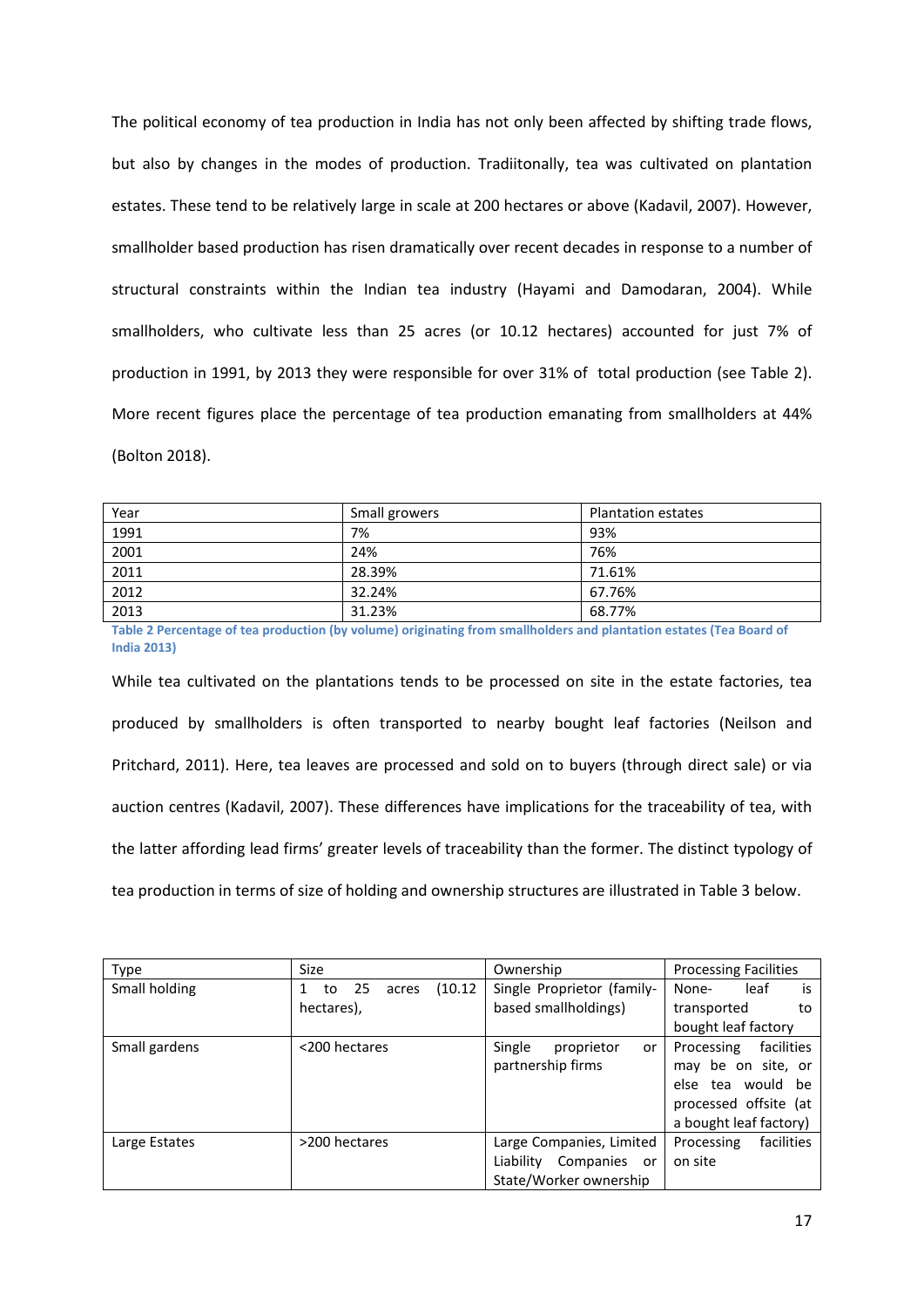#### **Table 3 Ownership structures in the Indian tea industry (Source: Kadavil 2007)**

Such distinctions are important when considering the co-ordination of production for global versus domestic production networks. Tea produced for GPNs originates from the larger tea gardens and estates whereas tea sourced for the DPN originates from both the large estates, small gardens and smallholder producers. Therefore, there are notable differences in the modes of production which feed global versus local markets $^1$ .

### 3.3 Implications of changing political economy for governance

In the GPN, tea is sourced solely from plantation estates. The two largest lead firms coordinating the GPN (by global market share) are the Anglo-Dutch conglomerate Unilever and Tetley, owned by the Indian conglomerate Tata. These two firms together control 16% of the global tea market (Potts et al 2014). At the local scale of the GPN, the Plantation Labour Act (1948) governs the rights and conditions of workers on the plantations (Neilson and Pritchard, 2011; Bhattacharya, 2015). Thus tea estates and tea gardens are very much part of the formal and publicly regulated economy. However, tea exports into EU and OECD markets are also governed by a number of private standards within the GPN. These are utilised by the lead firms to verify that tea sourced from producer countries meets particular product and process standards. Rainforest Alliance is the MSI chosen by Unilever and Tetley, as well as their major competitors to certify tea sold in Northern markets is in conformance with social standards. Given the market position of these global firms, RA has become the world's largest certifier of tea and as of 2018 had certified 19.9% of the world's tea supply (Rainforest Alliance 2018).

In the DPN, tea is sourced from plantation estates and smallholders. The two largest firms coordinating the DPN are Unilever's subsidiary firm Hindustan Unilever, alongside Tata Global

<span id="page-18-0"></span> $1$  Whilst there appears to be a firm separation between the modes of production within the GPN and the DPN, there is increased evidence to suggest that plantation estates are outsourcing production to out-growers located in proximity to the estate factories.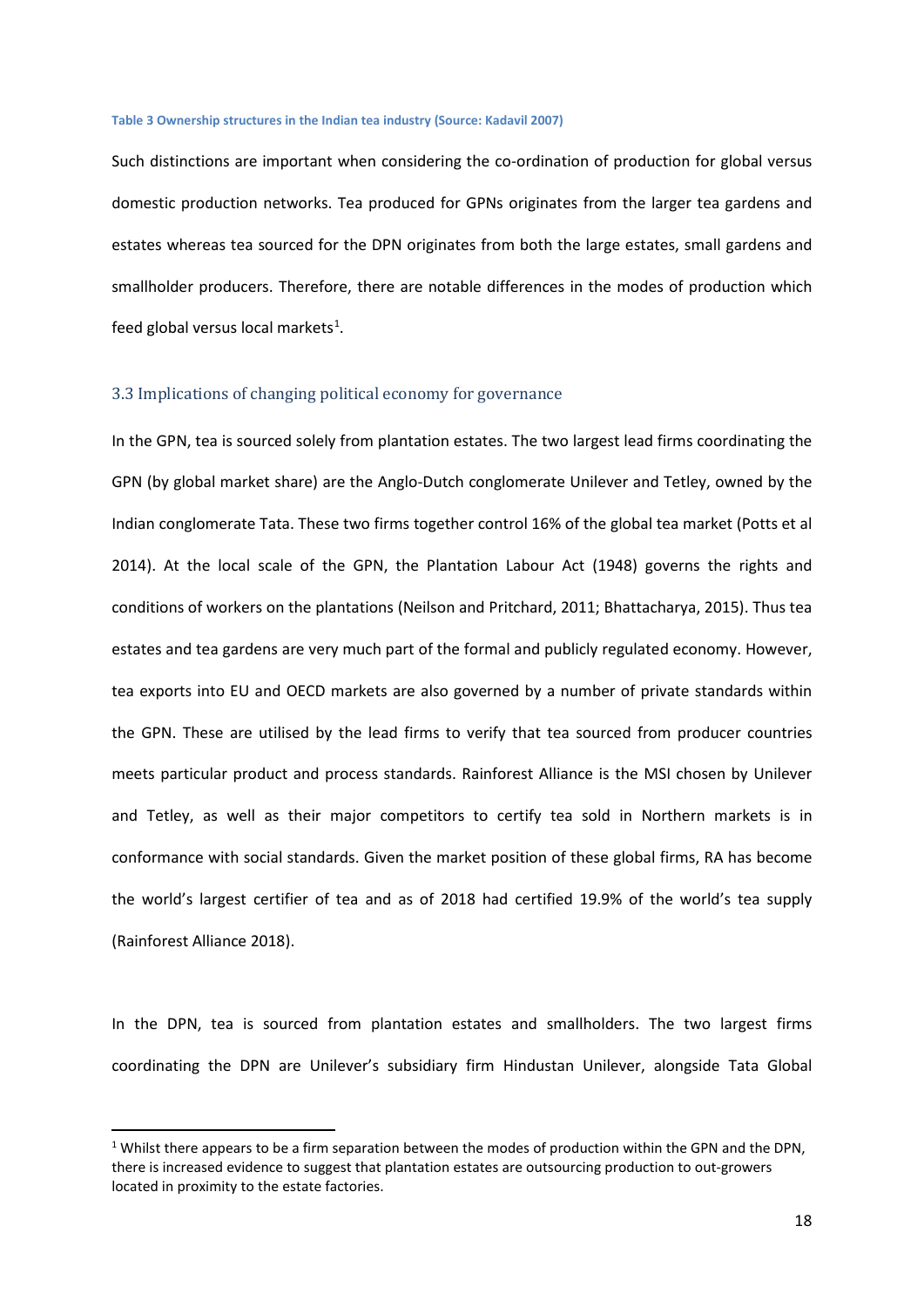Beverages (which acquired Tetley in 2005). Together, these two local lead firms control 51% of the packed tea market in India (Neilson and Pritchard, 2011). In essence, this means that the GPN and DPN are commercially linked because the GPN and the DPN are coordinated by the same companies to a large extent. While plantations in the DPN are subject to the regulations contained in the Plantation Labour Act, the smallholder segment of production is neither regulated by national labour law nor by private standards (prior to the creation of Trustea). Given the largely unregulated nature of smallholder production, smallholders are part of the informal economy; existing outside the purview of public regulations. Historically, lead firms had not sought to align private governance practices across the GPN and DPN. However, the launch of Trustea in 2013 appears to mark a change in their approach to the governance of emerging markets. The following section now turns to examine the ways through which firms, state-based and civil society actors positioned within the GPN and/or the DPN came to shape Trustea's development.

# 4. The creation of a Southern MSI

### 4.1 The launch of Trustea

In July 2013, Hindustan Unilever, Tata Global Beverages and the Tea Board of India announced the launch of Trustea (www.trustea.org); a new standard designed to govern social conditions of tea produced for India's domestic tea market. Trustea is a code of conduct comprised of eleven chapters, each pertaining to different areas of regulation. This includes not only social chapters (labour standards in plantations and small tea gardens, worker protection and welfare) but also environmental chapters (pesticides, waste disposal and water management) and food safety standards. Trustea is funded by Hindustan Unilever (HUL), Tata Global Beverages (TGB) and IDH (*Initiatief Duurzame Handel*). There are three tiers of representation within the internal structure of Trustea, as illustrated in Figure 3. The Funders Steering Committee consists of the two largest domestic lead firms and the Dutch development agency IDH. The Programme Committee consists of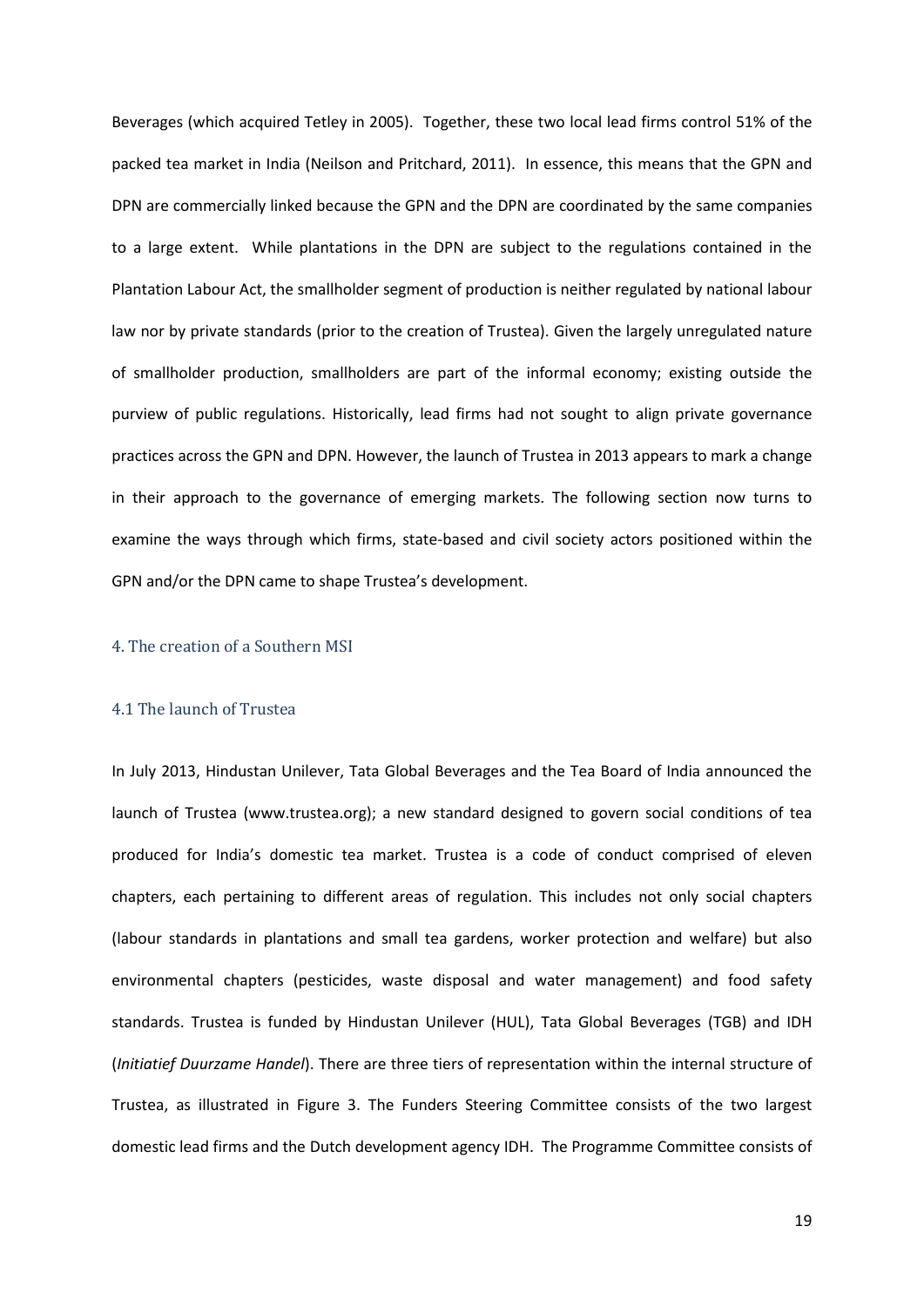key advisors and implementers within the development of Trustea, along with the funders. The Advisory Committee constitutes a more inclusive forum through which external stakeholders are invited to comment on Trustea's development.

Although ostensibly Trustea is a Southern MSI, Trustea's creation appears to be partially driven by organisations that have hitherto played a central role in the governance of tea exports into EU and OECD markets. Hindustan Unilever is the subsidiary firm of the global lead firm Unilever, and as examined below, the interest of the company in developing Trustea was partially driven by targets set by the global headquarters of the firm. In addition, as illustrated in Figure 3, other supporting organisations include IDH and Solidaridad; both of which are Dutch organisations involved in the creation and facilitation of public-private partnerships for development. However, the involvement of local state-based agencies such as the Tea Board of India demonstrates that Trustea is at least partially directed by local interests, and indeed both Hindustan Unilever and Tata Global Beverages can be regarded as lead firms in both the global and domestic tea markets. It is this confluence of Northern and Southern interests as embodied within these organisations which forms the central empirical investigation of this paper. A full list of members can be found in Figure 3 below: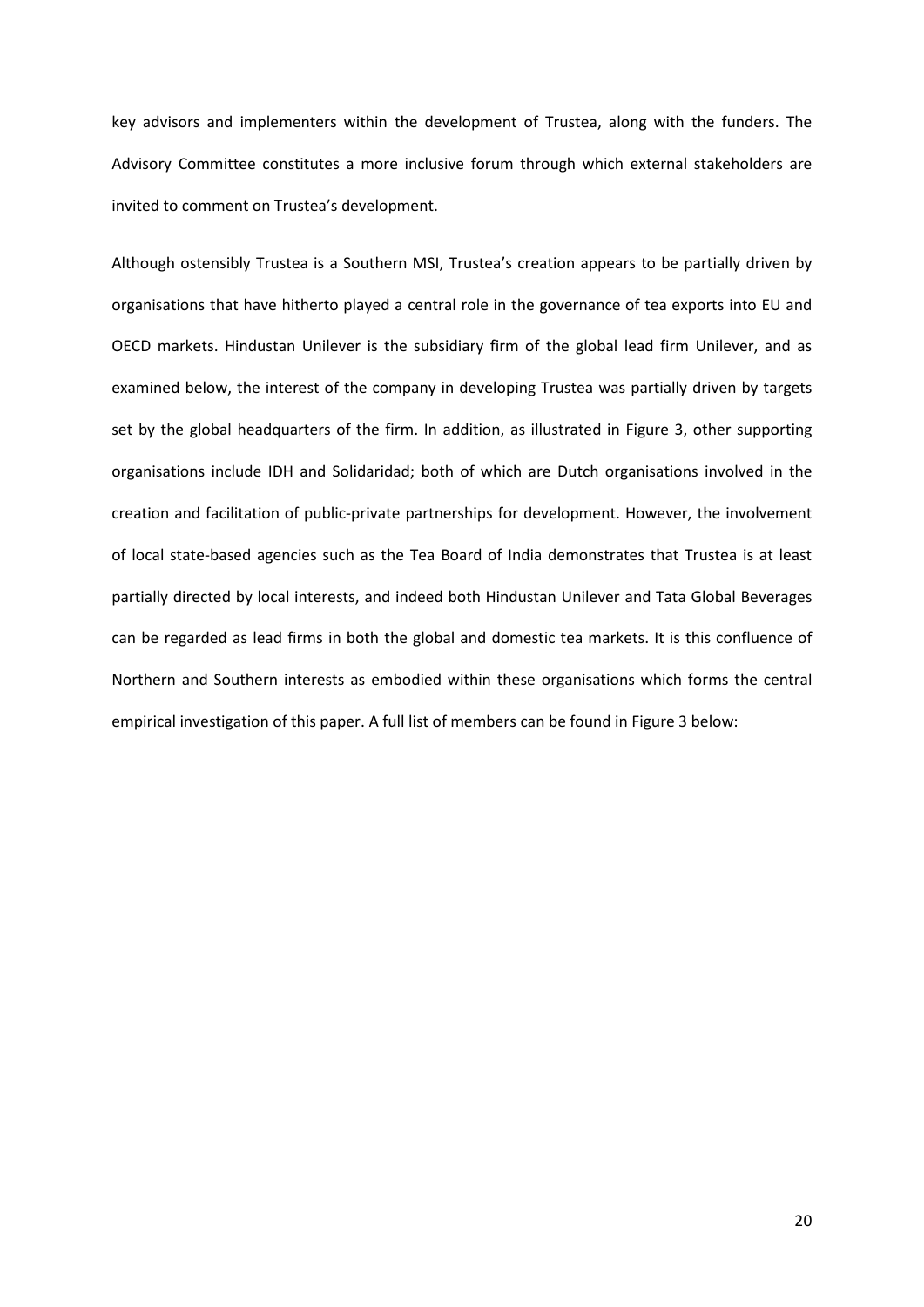

**Figure 3 Membership of Trustea (Source: Trustea Website)**

Table 4 illustrates the linkages present between firms, state-based and civil society actors across the GPN and DPN. It demonstrates two key points in relation to the governance of Trustea. Firstly, its development has been partly shaped by global actors who have also been instrumental in the development of export standards in the Indian tea sector. Secondly, these actors appear to have organisational linkages to actors governing the DPN of Indian tea production. The linkages are indicated in the diagram through the use of arrows.

| Actor               | <b>Domestic Production Network</b>  | <b>Global Production Network</b>     |
|---------------------|-------------------------------------|--------------------------------------|
| Private (Lead Firm) | Hindustan Unilever (2013)           | Unilever (2013)                      |
|                     | <b>Tata Global Beverages (2014)</b> | Tetleys (Tata) (2014)                |
| Civil society (NGO) | Solidaridad India (2013)            | Solidaridad (2013)                   |
|                     |                                     | Rainforest Alliance (2013)           |
|                     |                                     | Utz Certified (2013)                 |
|                     |                                     | Ethical Tea Partnership<br>$(2012 -$ |
|                     |                                     | 2013)                                |
| Public (State)      | Tea Board of India (2014)           | IDH (2013)                           |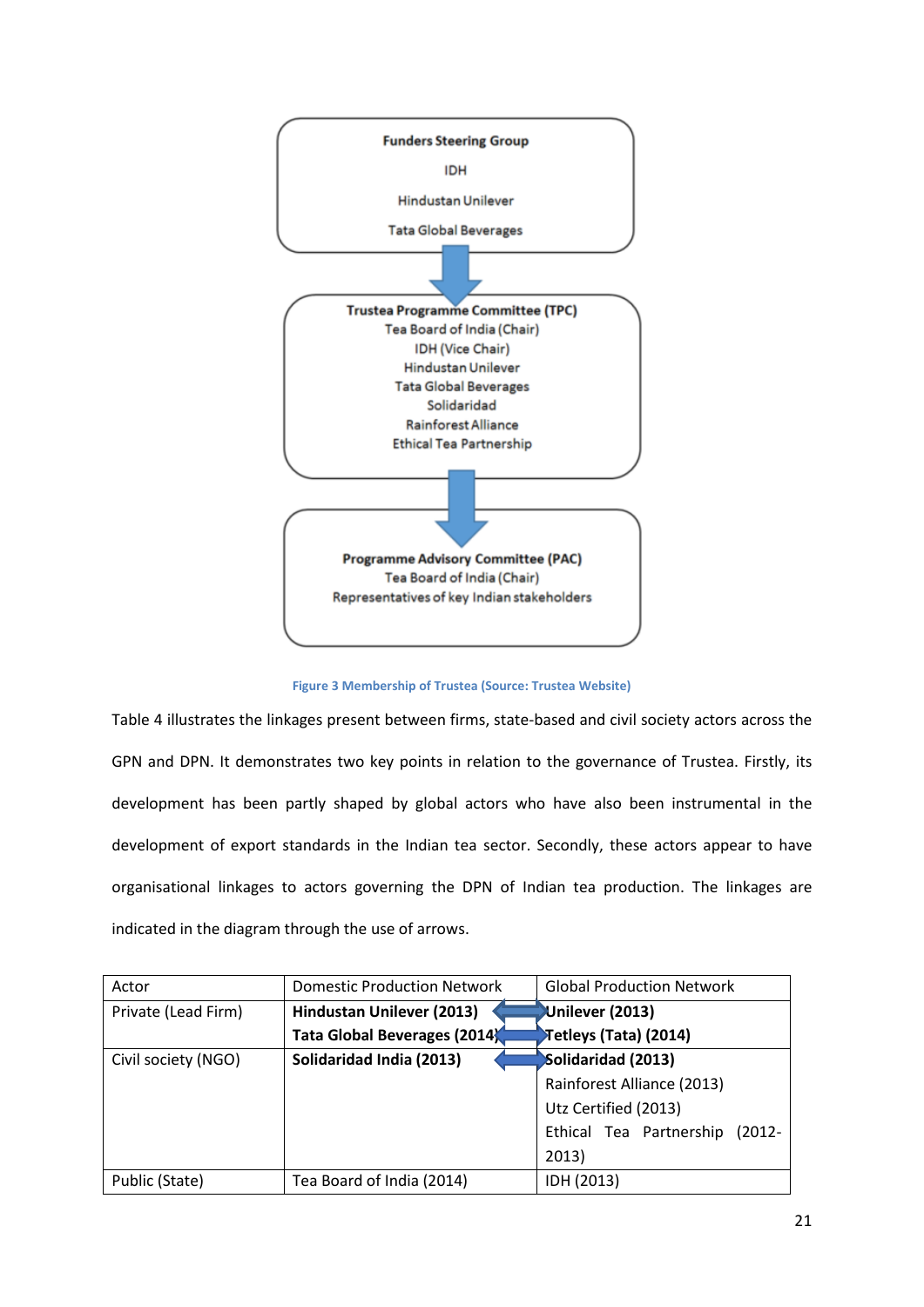#### **Table 4 Key members of Trustea and their position across the DPN and the GPN (Source: Author)**

The following section illustrates how these 'linkages' influenced the ability for Northern and Southern actors to shape the development of Trustea. It examines the role of firms, state-based and civil society actors in shaping the MSI at the global and local scales.

#### 4.2 Firms

Unilever is the largest global buyer of tea (Potts *et al.*, 2014) and its interest in governing production across producer countries has been an important driver of Trustea's development. The multinational firm sells fast moving consumer goods (FMCG) across 190 countries, reporting an annual turnover of €52.7 billion in 2016 (Unilever 2016). Recent estimates state that Unilever is responsible for buying around 12% of the tea produced globally (by volume), whilst its two major competitors (Tata Global Beverages and Twinings) are responsible for purchasing 4% and 3% of the total tea available on the global market respectively (Potts *et al.*, 2014). As such, Unilever is the dominant lead firm and its branded teas are sold in both developed and emerging markets in the global North and South. Unilever's ability to capture emerging markets has depended in part on foreign direct investment. Retaining a majority share in domestic companies within Southern markets has enabled Unilever to expand their presence in emerging economies. By 2012, over 55% of the company's total footprint (for all products) was held within emerging markets, with a projection of 75% of overall profits to come from emerging markets by 2020 (Unilever, 2015). These projections have led Unilever to strategically pursue expansion within these markets, selling off well-known brands within advanced markets whilst simultaneously focusing their expansion within Southern markets. As such, Unilever is one example of a global lead firm which is adapting to the changing geographies of consumption in an era of polycentric trade.

In the tea sector, Unilever was the first lead firm to introduce MSIs to govern social standards within GPNs. In 2007, Unilever announced that all tea the company sold in EU markets would be certified using Rainforest Alliance. However, given that Indian tea exports into Northern markets constituted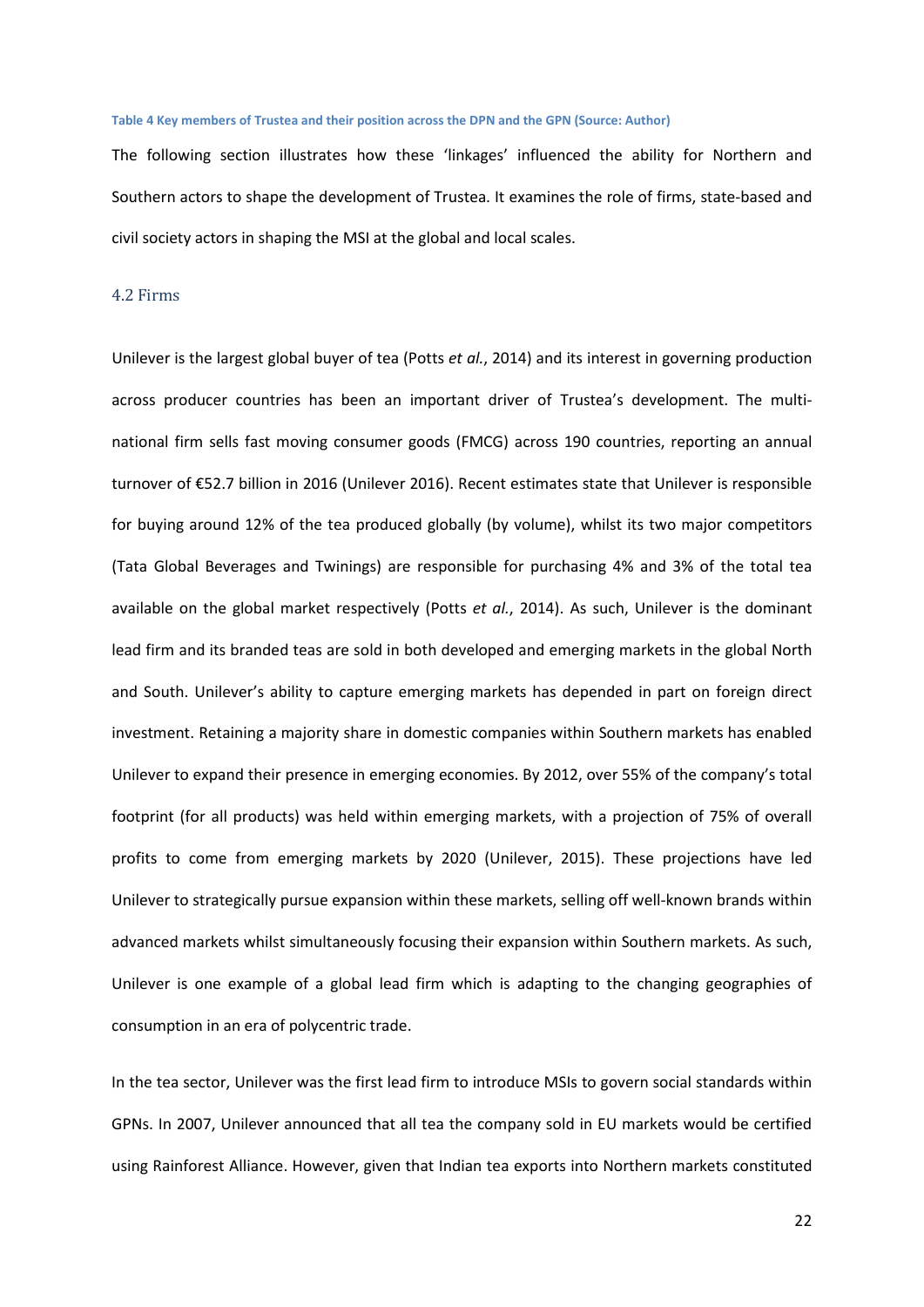a small percentage of the total tea produced; these standards only governed a fraction of India's overall tea production (Neilson & Pritchard 2011). Nevertheless, Unilever experienced a number of commercial benefits following the introduction of standards within the GPN, including competitive gains derived from increased market share. For example, the launch of RA certified tea in Australia saw the market share of Unilever's Lipton brand rise from 24.2% to 25.8% in just one year (Henderson and Nellemann, 2012).

While initial engagement with social standards focused on Northern markets (i.e. EU and OECD markets) the Unilever Sustainable Living Plan (USLP) launched in 2010 stipulated that raw materials sourced by the firm must be sustainably produced by 2020 across *all* markets in which they operated (Unilever 2015). The approach marked a transition from a GPN-focused system of certification to additionally include the governance of regional and domestic production networks. However, in order to achieve this, Unilever had to align governance practices across its various subsidiaries. In India, this necessitated standards coordination with the local subsidiary firm Hindustan Unilever. Hindustan Unilever (HUL) is India's largest fast-moving consumer goods corporation; owning 40 factories and employing ~22,000 people in India. In 2013, it had an annual turnover of €3.8 billion (Unilever 2013). Whereas Unilever procures tea from East Africa and Asia for export (excluding domestic market-oriented production from India) from its central tea buying offices, Hindustan Unilever is responsible for buying tea for the local Indian market through a separate local tea-buying department. This constitutes a domestic production network in which Hindustan Unilever operates as a local lead firm and is responsible for the procurement of tea for the domestic market.

It is this intersection between Unilever and Hindustan Unilever in which an initial attempt to link governance across the GPN and DPN occurred. Unilever initially attempted to expand Rainforest Alliance certification into Southern markets; thus exhibiting convergence of governance practices regardless of the location of end markets. However, in the case of India there were irreconcilable differences between Rainforest Alliance's code of conduct and Indian labour law. Indian labour law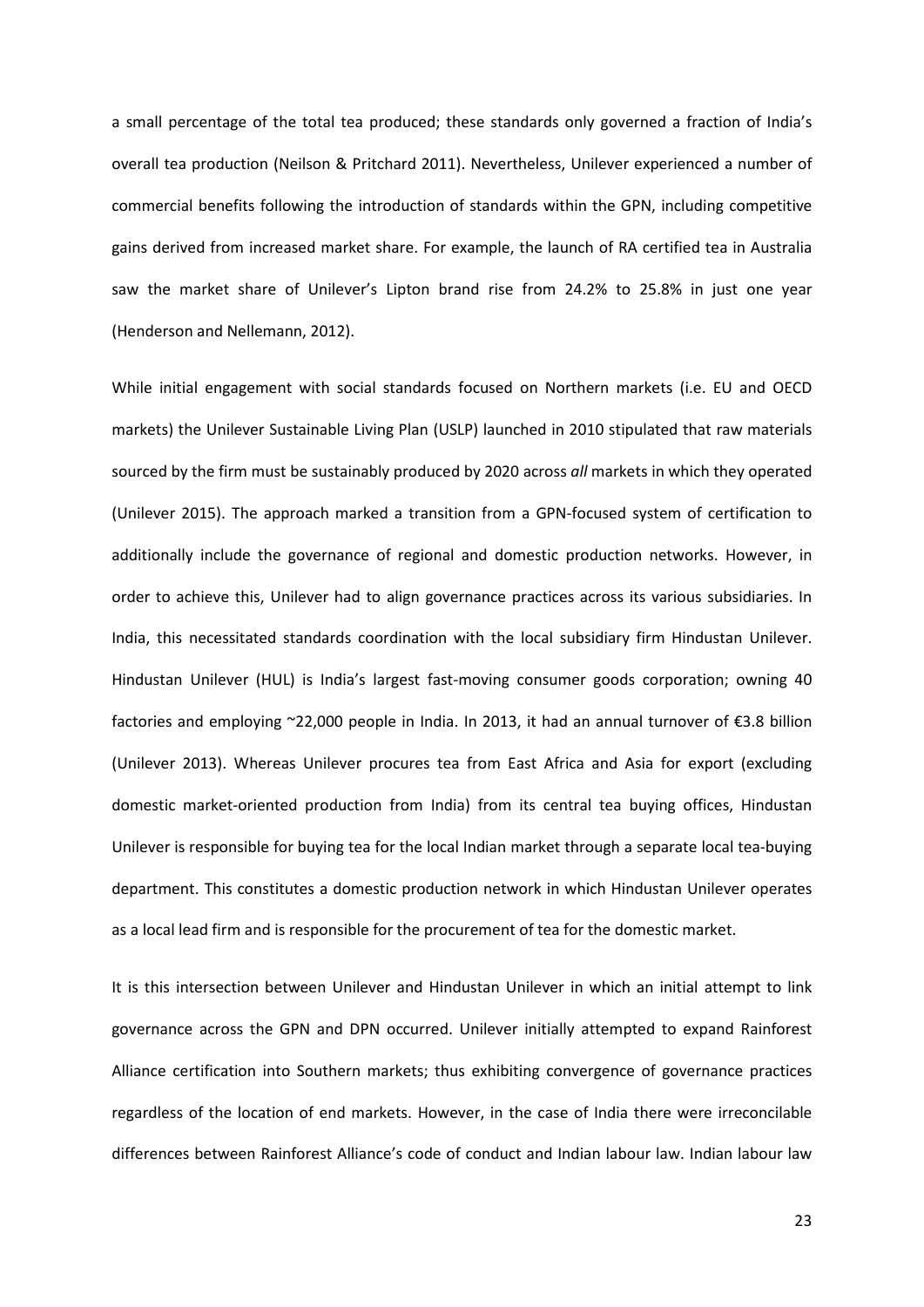stipulates that children from the age of fourteen are allowed to work in non-hazardous industries. However, Rainforest Alliance, through its collaboration with the Sustainable Agriculture Network (SAN), stipulates that the minimum age for labour is fifteen. While export-oriented MSIs were able to implement more stringent standards, there was an understanding that asking suppliers to the domestic market to comply with Rainforest Alliance's code would be unrealistic given the stark differences in product and process standards which existed. Rainforest Alliance also faced difficulty in engaging with the small tea growers, having only ever certified Indian tea plantations supplying Northern end markets. Given that smallholders represented a growing percentage of production for the domestic market and yet remained highly fragmented, these barriers were significant obstacles for Rainforest Alliance. This prevented a standardised approach to certification across markets.

Despite initial attempts to converge standards across the GPN to the DPN, it became apparent that a continuation of Unilever's partnership with RA could not be easily replicated within the institutional confines of the domestic production network. Unilever's realisation that a 'tea specific, Indian specific code' would be needed for the domestic market led the company to explore the feasibility of developing a new tea standard geared for the domestic Indian market, with Hindustan Unilever leading these efforts. However, as can be seen in Figure 3, Rainforest Alliance were invited to be a participant of the Trustea Programme Committee; and as a result, some of the content of Trustea's code of conduct is lifted directly from Rainforest Alliance's tea code.

## 4.3 State based actors

The Tea Board of India operates as a quasi-autonomous body under the Ministry of Commerce and Industry, Government of India. Initially created as a state-centred producer marketing board, it has authority with respect to the authorising, registering and licensing of all industrial activities within the tea sector (Neilson & Pritchard, 2011). It has been described on Trustea's website and marketing materials as its 'champion' and is appointed as both the Chairman of the Programme Committee and Advisory Committee. The Tea Board's upkeep is maintained through a tax on tea producers (Neilson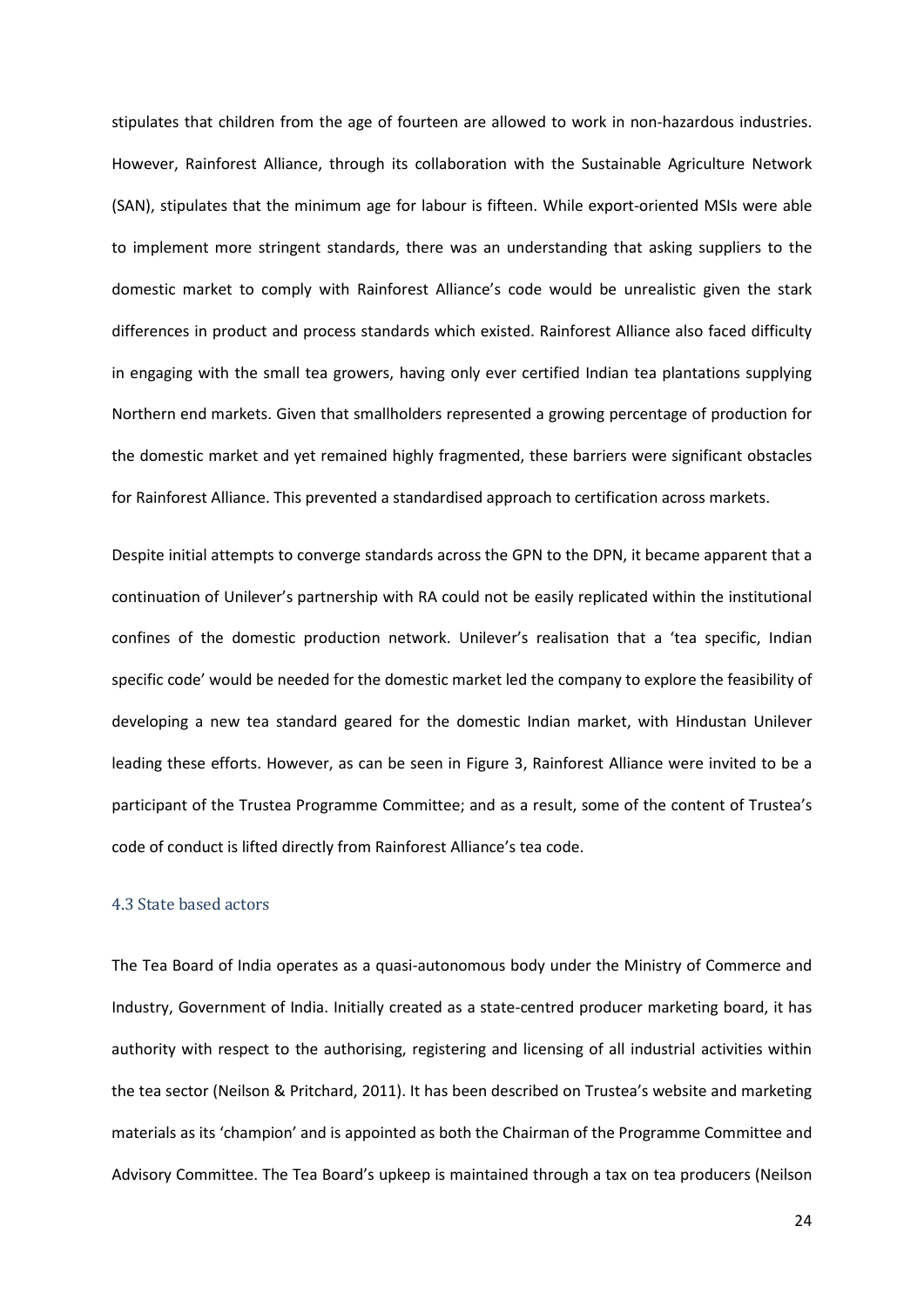and Pritchard, 2011). The original purpose of the organisation was the promotion of tea within both foreign and domestic markets under British colonialism. Since Independence, the Tea Board has maintained its role as a marketing board as well as a regulator of the sector.

The rapid growth of smallholder production in India in recent years has presented a dilemma for the Tea Board. On the one hand, smallholders need to be supported in order to meet future domestic demand as without them India would become a 'net importer of tea' (Tea Board of India 2013). However, the ungoverned nature of smallholder production has led to reputational problems regarding the quality and safety standards of the tea being produced. It is in this context that the Tea Board announced the formation of a Small Tea Growers Directorate in 2012; a division of the organisation created with the sole purpose of supporting the smallholder segment of production. However, a 2013 campaign by an Indian NGO highlighted the misapplication of pesticides by tea smallholdings, which in turn breached national food safety standards. The research conducted also highlighted the use of illegal chemicals within the smallholder sector, which angered local consumers and is alleged to have resulted in increased imports of tea from other producer countries (Greenpeace 2013). The Tea Board of India initially responded to the NGO campaign by announcing the establishment of a Plant Protection Code (PPC). This code was designed to tackle the unregulated use of pesticides (including the use of illegal substances) in the tea industry. However, local NGOs criticised the PPC as a form of self-regulation which would be inadequate at tackling the systemic problems facing small tea growers.

Meanwhile, the institutional environment for the support of MSIs governing production was evolving in Northern markets. State-based actors in the Netherlands had come to play a key role in facilitating the development of MSIs and supporting their subsequent proliferation within producer countries. The formation of the publicly-funded body IDH (*Initiatief Duurzame Handel*) in 2008 allowed the Dutch Government to co-finance commodity programmes with the private sector and to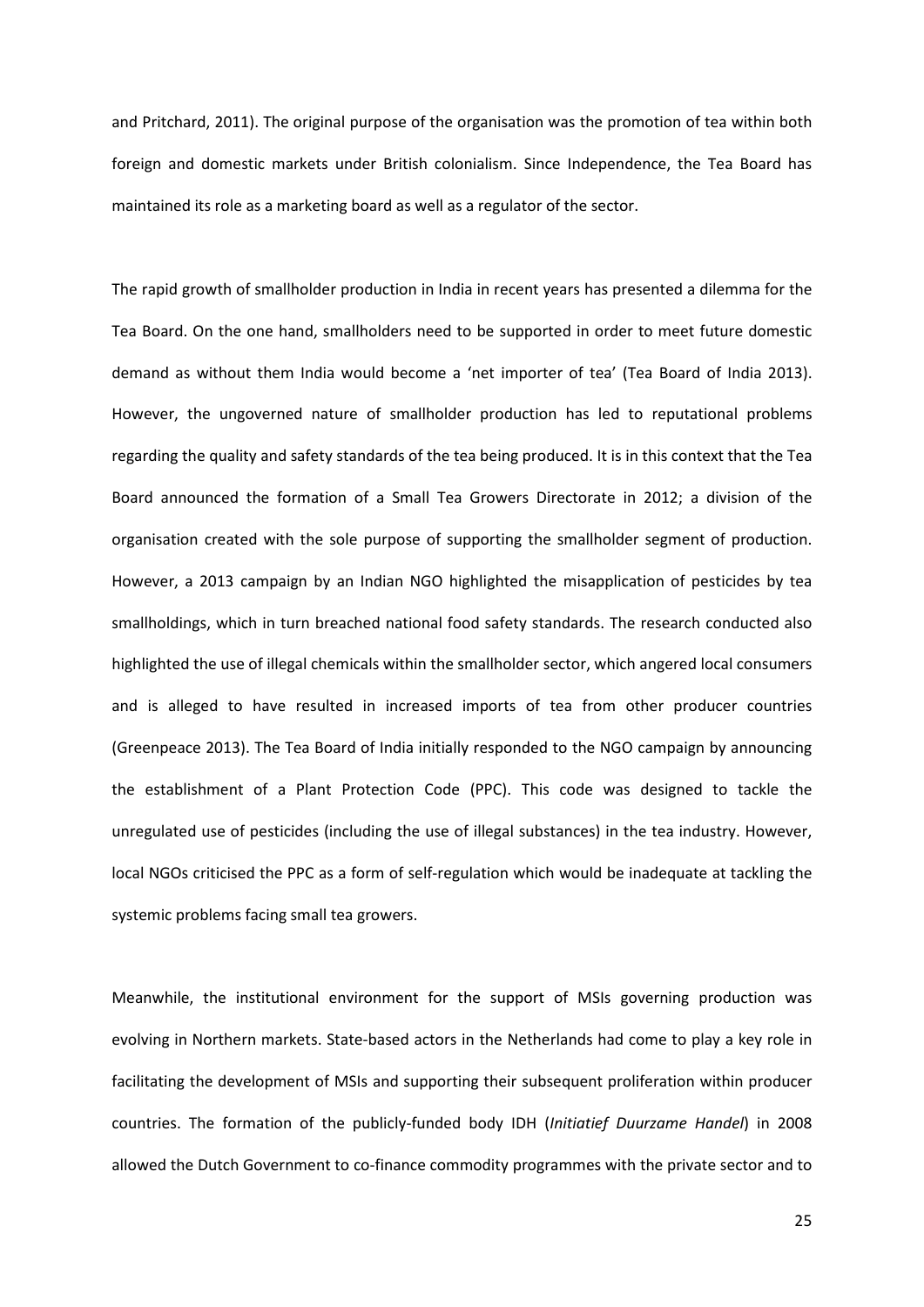facilitate public-private partnerships for development (Ministry of Foreign Affairs of the Netherlands,  $2014$  $2014$ <sup>2</sup>. Its creation can be seen as part of a wider transition in thinking whereby private sector engagement became an increasingly central element of Dutch development cooperation policy (OECD 2016). IDH operates as an MSI comprised of private companies, non-governmental organisations, trade unions and the Dutch Government and addresses key sustainability issues (both social and environmental) within supply chains across a variety of different sectors (tea, cocoa, coffee, flowers, and cotton) (Ministry of Foreign Affairs of the Netherlands, 2014).

The tea sector is one of the key areas IDH is focused on. IDH's support for advancing a sustainable tea sector began through its Tea Improvement Programme (TIP). The initial focus was on the GPN wherein the TIP facilitated an expansion of Utz Certified certification to producers exporting into European markets. However, some NGO stakeholders involved felt that the promotion of standards such as Utz Certified was not effective in reaching the more problematic (socially and environmentally speaking) parts of the production network. This related specifically to those producers who were supplying domestic (and not export) markets (Solidaridad 2011). Following this criticism, and realising the developmental potential of certifying production in Southern markets, IDH decided to begin funding standards governing production within DPNs. Indonesia was the first country through which the TIP sought to develop a domestic tea standard in 2012 (known as Teh Lestari). There was clear commercial support for the development of such programmes, as shortly afterwards Unilever approached IDH to request technical and financial support for the development of a new domestic tea standard in India. Due to IDH's policy of fostering 'pre-competitive partnerships' on sustainability, IDH requested that Unilever partner with another firm in order to develop a code of conduct for India's domestic production network. Consequently, Unilever reached out to Tata Global Beverages (TGB), its leading competitor in both global and domestic markets for

<span id="page-26-0"></span><sup>&</sup>lt;sup>2</sup> In the period 2008-2013, the Ministry of Foreign Affairs committed EUR 123 million in official development assistance (ODA) to build and run IDH.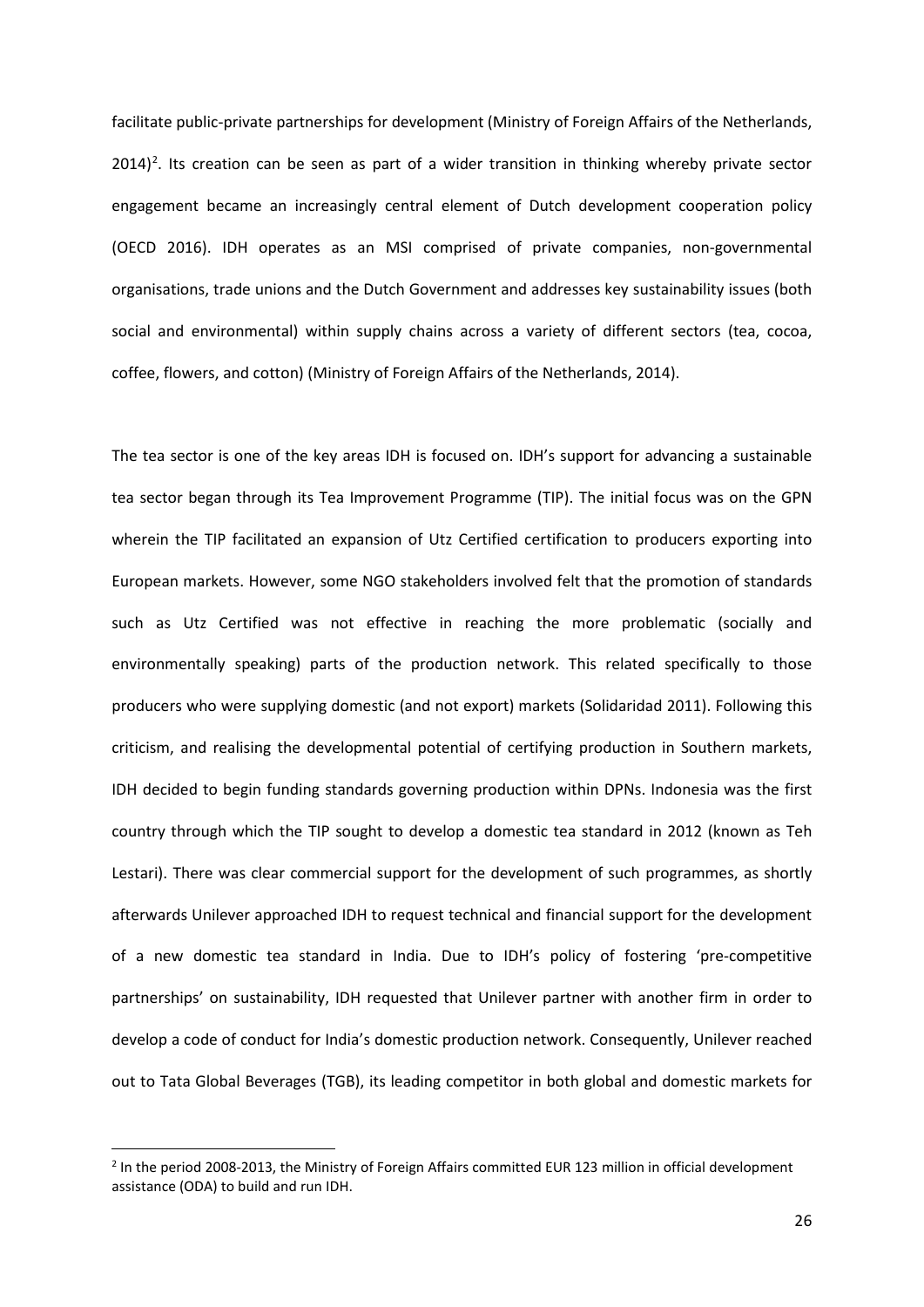tea and following a lengthy series of negotiations, Tata agreed to join Trustea one year into the programme.

Perhaps surprisingly, the evidence illustrates that state-based actors in the global North played a key role in the development of Trustea as a Southern MSI. State support for Trustea at the local scale was also shared by the Tea Board of India who agreed to join the MSI as the 'champion' of Trustea. This resulted in the politicisation of Trustea as the Union Minister of Commerce and Industry claimed that it was the government who had created the standard in response to public concerns regarding the safety of Indian tea consumption. Although the Tea Board makes no financial contribution, there are mutual benefits which have arisen from its participation within Trustea. The Tea Board's membership has legitimised Trustea as a national standard which allows the MSI to claim it has been developed by local actors and interests. Furthermore, Trustea's incorporation of the Plant Protection Code (a Tea Board initiative) has improved the performance of the programme; particularly in relation to the smallholder sector. This underlines the commonality of interests in developing a domestic tea standard from state-based actors present within the GPN and the DPN.

## $4.4$  NGOs

Solidaridad Asia is the primary NGO partner responsible for the implementation of Trustea. Solidaridad Asia is a newly formed NGO based in Delhi. It was created in 2010 as a result of the internal restructuring of the Dutch NGO Solidaridad, through which the organisation transitioned from a single NGO based out of Utrecht in the Netherlands into a series of national NGOs based in developing countries. Prior to this transformation, Solidaridad had played an important role in shaping the development of standards within the GPNs of global lead firms across many different sectors and was instrumental in the creation of Utz Certified as an MSI. Solidaridad has also supported the mainstreaming of other standards within European markets and has been particularly strong on supporting producers to meet certification through the provision of training programmes. As the growth of public-private partnerships emerged as a key characteristic of contemporary Dutch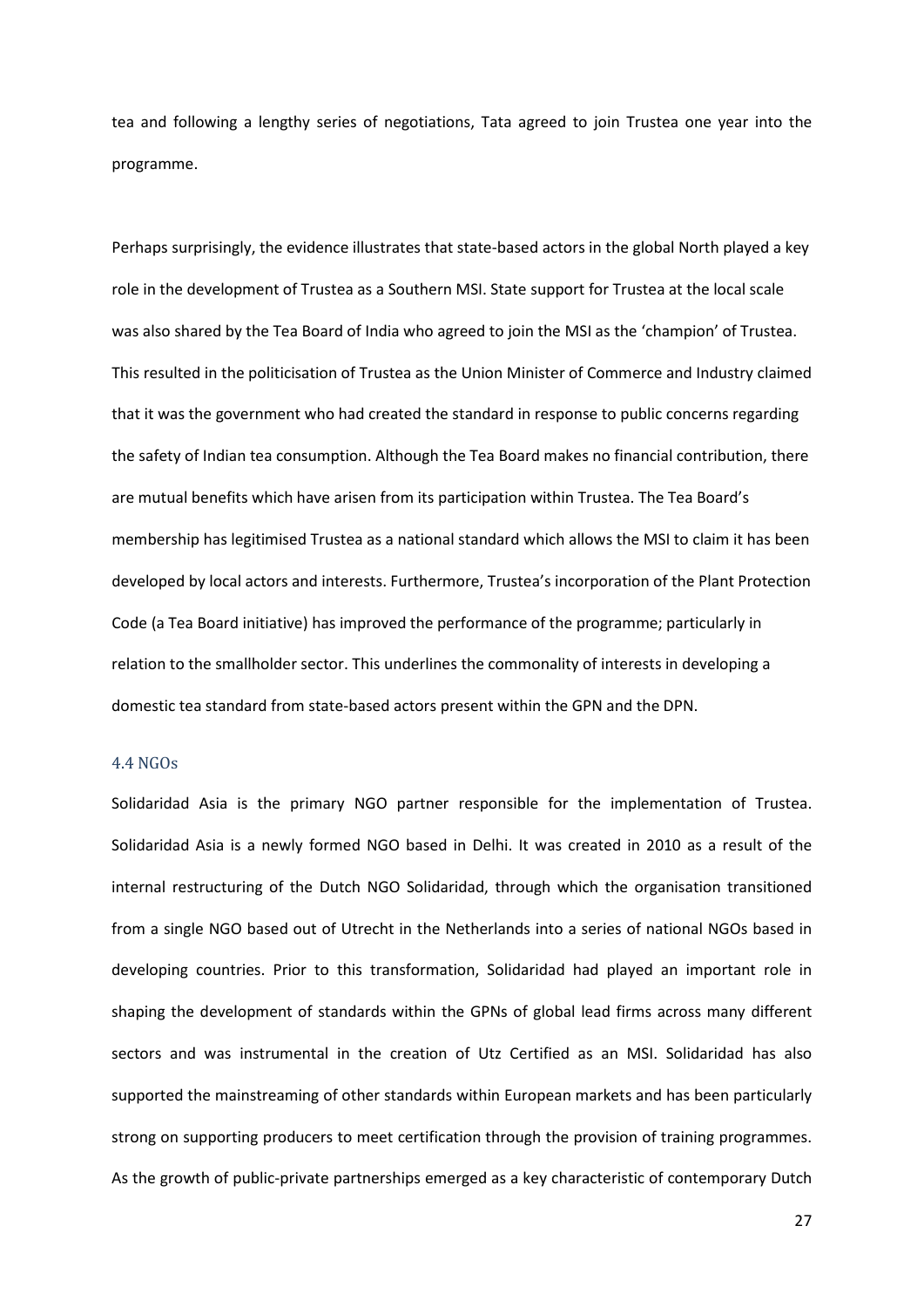development cooperation, Solidaridad has partnered with IDH and European lead firms in order to help create and implement sustainability programmes and standards within GPNs.

The creation of Solidaridad Asia allowed the NGO to gain a foothold in emerging markets. This in turn has facilitated the creation of new roundtables, standards and sustainability initiatives within South and South-East Asia. For the Indian tea industry, the creation of Solidaridad Asia has been particularly important given that the Regional Director had previously been an active member of Indian civil society; bringing in 'decades of knowledge' from previous work on standards in the Indian tea sector (Solidaridad 2011: 4). As plans to create a new standard for the Indian market developed, Solidaridad Asia was approached by Unilever and asked to develop a template for Trustea (which at that time was referred to as 'SustainabiliTEA'). The local knowledge and expertise within Solidaridad's Asian office allowed the members of the MSI to fully realise the commercial and institutional complexities of tea produced for the domestic market. Indeed, the majority of employees are Indian nationals and the NGO highlights the fact that solutions pioneered by Solidaridad are locally-led. Solidaridad Asia worked closely with the Head of Sustainability at Hindustan Unilever to create a code which reflected the realities of production for the local tea market. As such, Solidaridad Asia has led Solidaridad's engagement in Trustea from a local perspective, drawing on previous experiences within the sector.

The case of Solidaridad illustrates that NGOs have gone beyond the formation of strategic North-South alliances with local civil society partners to improve social standards. The growth of emerging markets and the strengthened case for developing local standards led Solidaridad to radically alter their organisational structure through the creation of regional centres in the global South. They relinquished their position and identity as a Dutch NGO to become a series of local NGOs within Asia, Africa and Latin America; connected through the identity of a common global policy space, and through their ability to attract Dutch funding. This process of regionalisation has become a central mechanism for Solidaridad to ensure their continued relevance in an era of polycentric trade.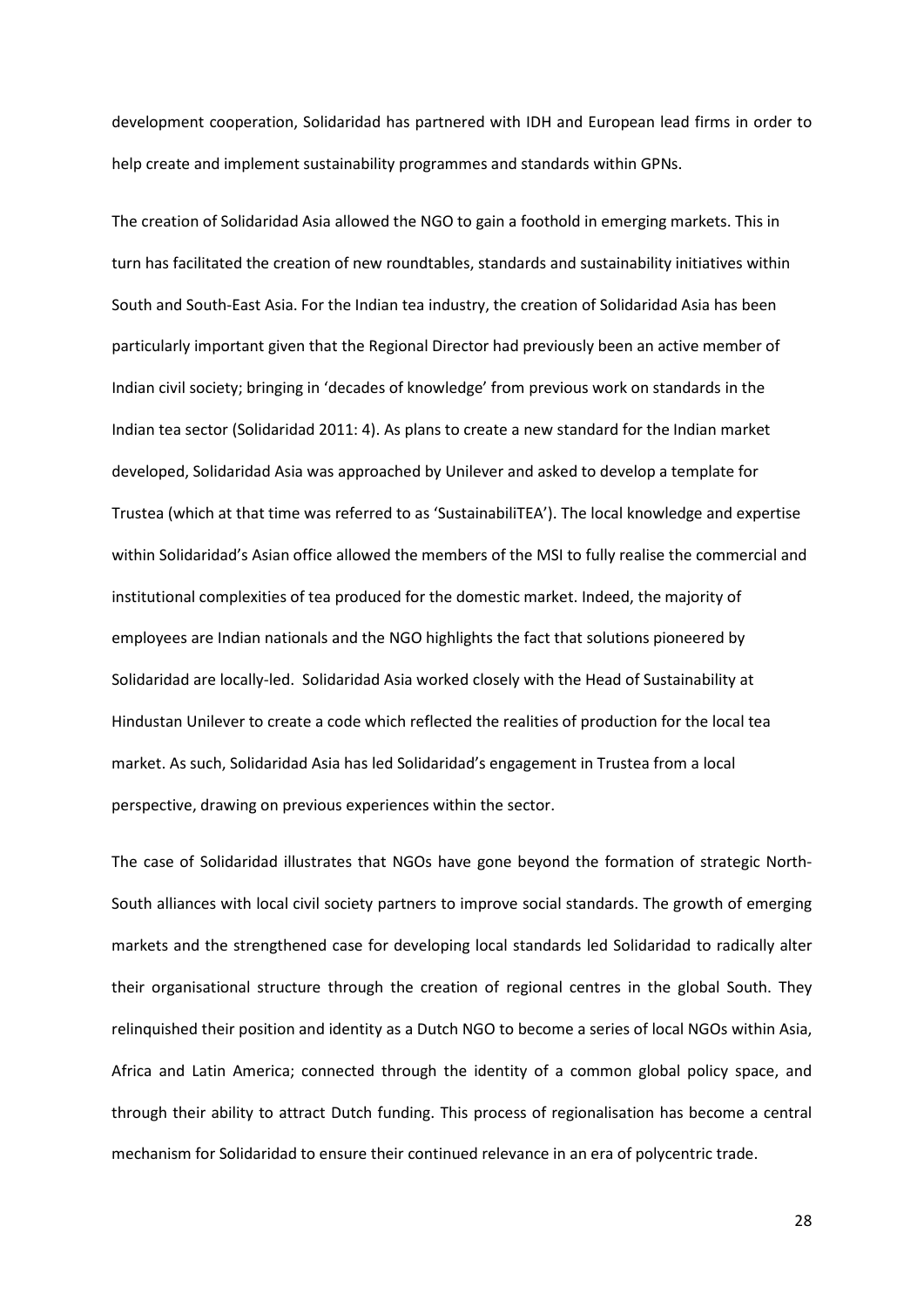## 5. Conclusion: The development of Southern standards in an era of polycentric trade

Changing geographies of trade and consumption, including the expansion of markets in emerging economies, raises important questions regarding the future direction of governance within production networks. While the proliferation of social standards for exports has been well documented, scholars had previously argued that the growth of consumption in the global South would likely lead to a "race to the bottom" for conditions of employment (Kaplinsky and Farooki, 2010). This was due to empirical evidence of poor enforcement of labour law; coupled with low capacity on the part of NGOs and other civil society members to push the private sector to develop new standards.

However, the recent introduction of Southern MSIs into domestic markets challenges these earlier claims and highlights the interest of firms, NGOs and state actors in creating new standards to regulate the social conditions of production within Southern markets. Whilst the impact of the introduction of Southern MSIs remains to be seen, their emergence certainly challenges earlier claims that local actors would not seek to create new forms of governance as a response to the changing characteristics of the market.

By analysing the case of Trustea, this paper illustrated that Southern MSIs are not always shaped exclusively by domestic or Southern factors, but may also be influenced by production network actors from other territories and scales. By illustrating the influence of polycentric trade (whereby actors are simultaneously participating in different networks oriented towards different end markets), this case analysis of Trustea has highlighted the role played by both Southern *and* Northern actors in the development of Southern standards. The case of Trustea illuminates the difficulty in analysing the development of MSIs in relation to the binary categories of North and South and instead illustrates the complex ways through which firms, state and civil society actors have transcended these boundaries. Figure 4 offers a visual representation of how these actors have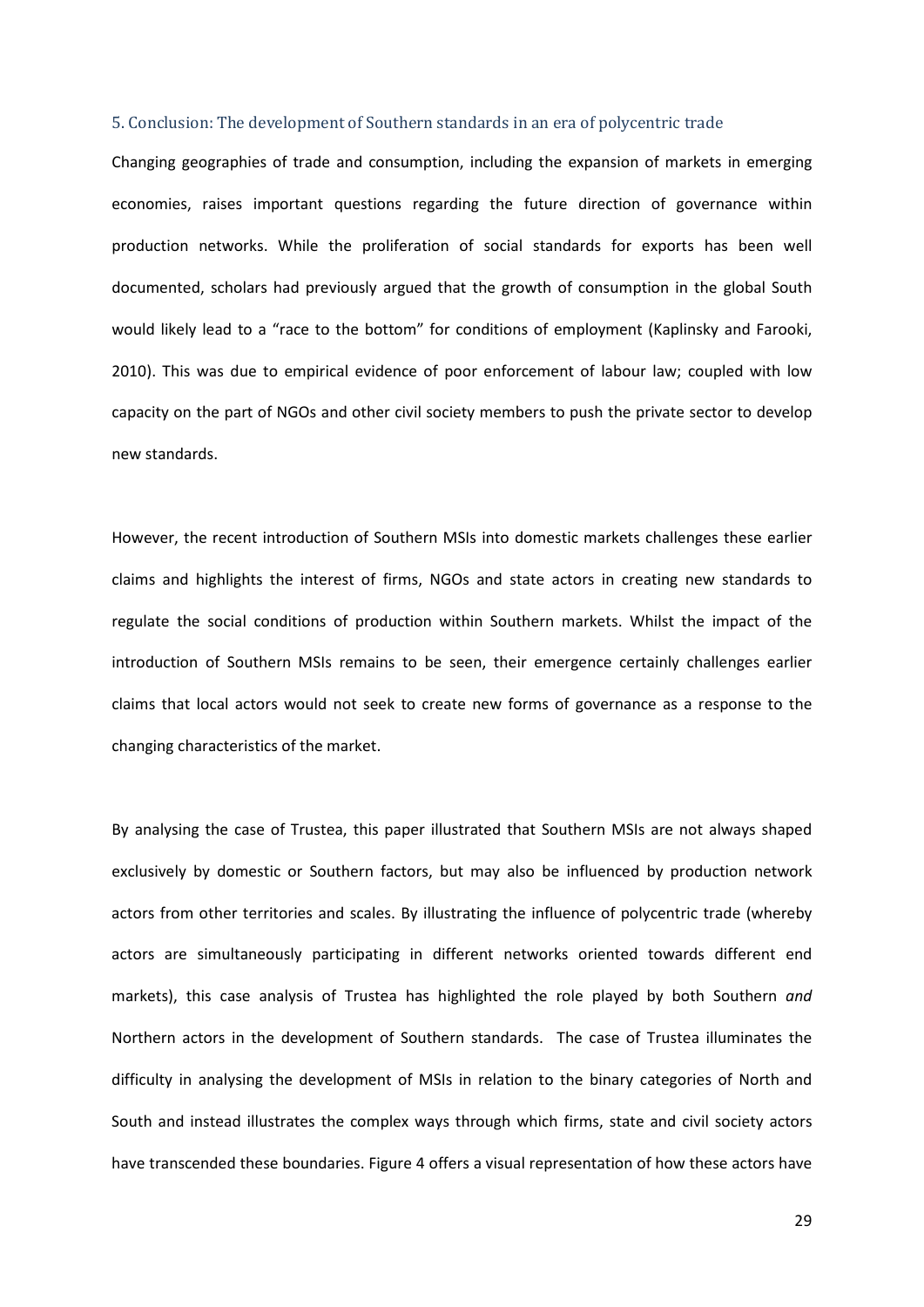shaped the commercial and institutional dynamics of the GPN and the DPN through organisational linkages bridging the local and global tea markets.



**Figure 4 Commercial and Institutional Linkages across the GPN and DPN (Source: Author's Construction)**

The origins of Trustea's development are linked to a global agenda to scale up pre-existing standards within Southern markets, as illustrated in other empirical cases (Schleifer and Sun, 2018). However, there are also some important differences. The original impetus for the development of a domestic tea standard was driven by Unilever's interest in certifying all markets in which it operated. This was to be achieved through the introduction of a global standard (i.e. Rainforest Alliance) into the local market. However, the case of goes beyond earlier findings by demonstrating that when insurmountable institutional differences are encountered, windows of opportunity to develop new, locally-embedded standards can emerge as a result of organisational linkages across multiple production networks. Given that Hindustan Unilever and Tata Global Beverages operated as domestic lead firms within the Indian tea market, they were well placed to cooperate with the Tea Board to create a 'national' tea standard to govern the sector. The subsequent incorporation of local initiatives previously led by state agencies (which facilitated the integration of local norms and rules into Trustea's code of conduct) shaped Trustea's discursive position as a locally-owned and managed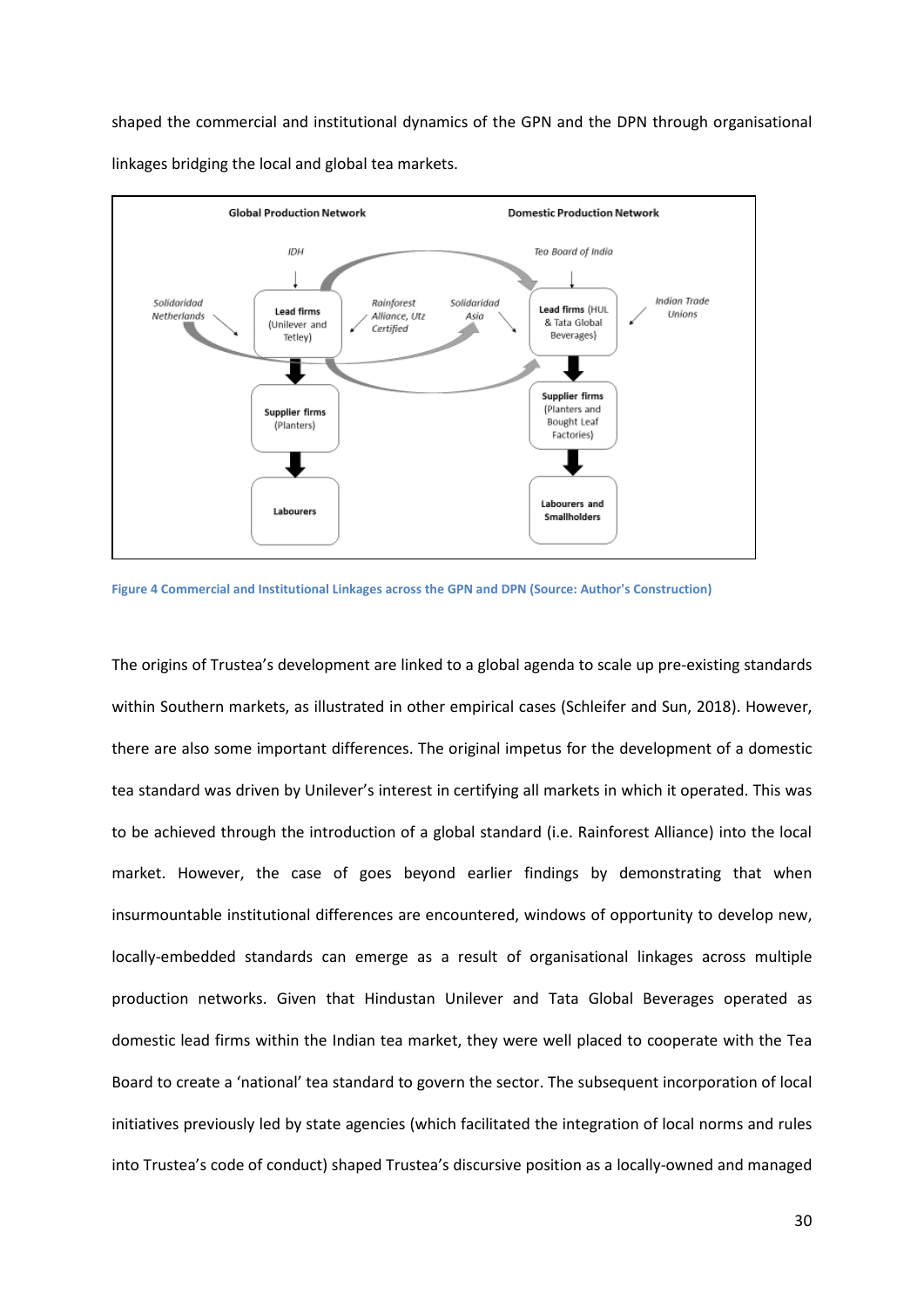standard. In this respect, Trustea partially depended on differing sources of legitimacy as compared to Northern standards (Schouten and Bitzer 2015) and so Trustea emerged at the nexus of North and South; global and local.

The intersections between actors from the global North and global South within the shaping of Trustea challenges the assumption that Southern MSIs are being first and foremost shaped by Southern actors. For while Southern standards are generally understood as representing a 'reassertion' of public authority in the field of regulatory governance (Wijaya and Glasbergen, 2016), the case of Trustea indicates that local state agencies played a secondary role within its development, while firms and NGOs (linked organisationally across the GPN and the DPN) led the design and implementation of the MSI. The findings urge caution in assuming that the development of local standards governing domestic markets in the global South are necessarily separated from the actors and processes which have driven the development of standards for exports to Northern markets.

Analytically, the article has shown that this particular confluence of actors and interests was brought about as a result of the joint embeddedness of Trustea's core members within the GPN and the DPN of Indian tea production. This phenomenon occurred due to the complex organisational interlinkages present within the core members of the MSI; whereby lead firms and civil society organisations emerged as 'hybrid' actors in an era of polycentric trade. These findings contribute to the current debate on the governance of production in an era of polycentric trade by demonstrating that the existence of different end markets for goods and services does not necessarily lead to the development of entirely separate institutions of governance and regulation.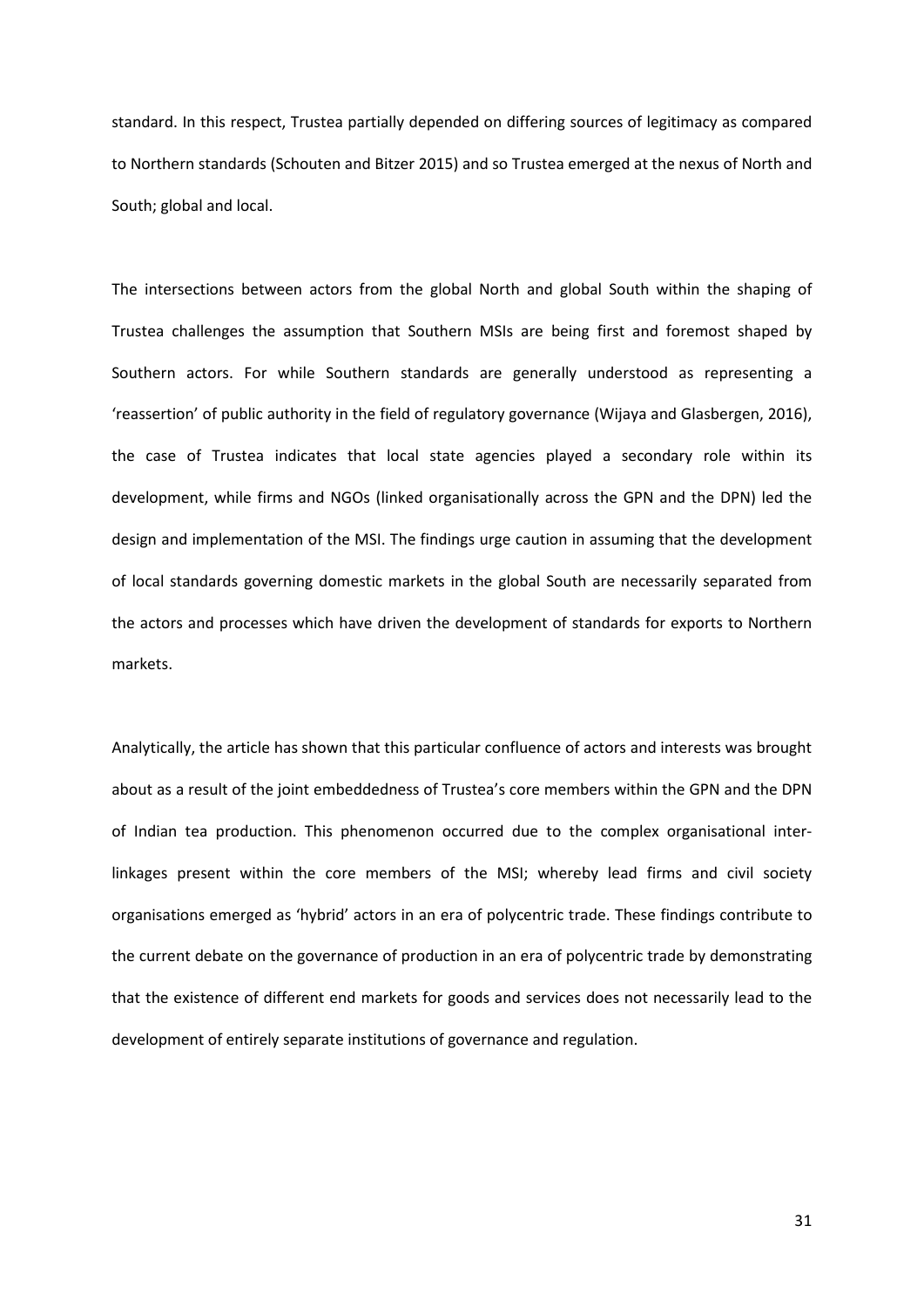Bibliography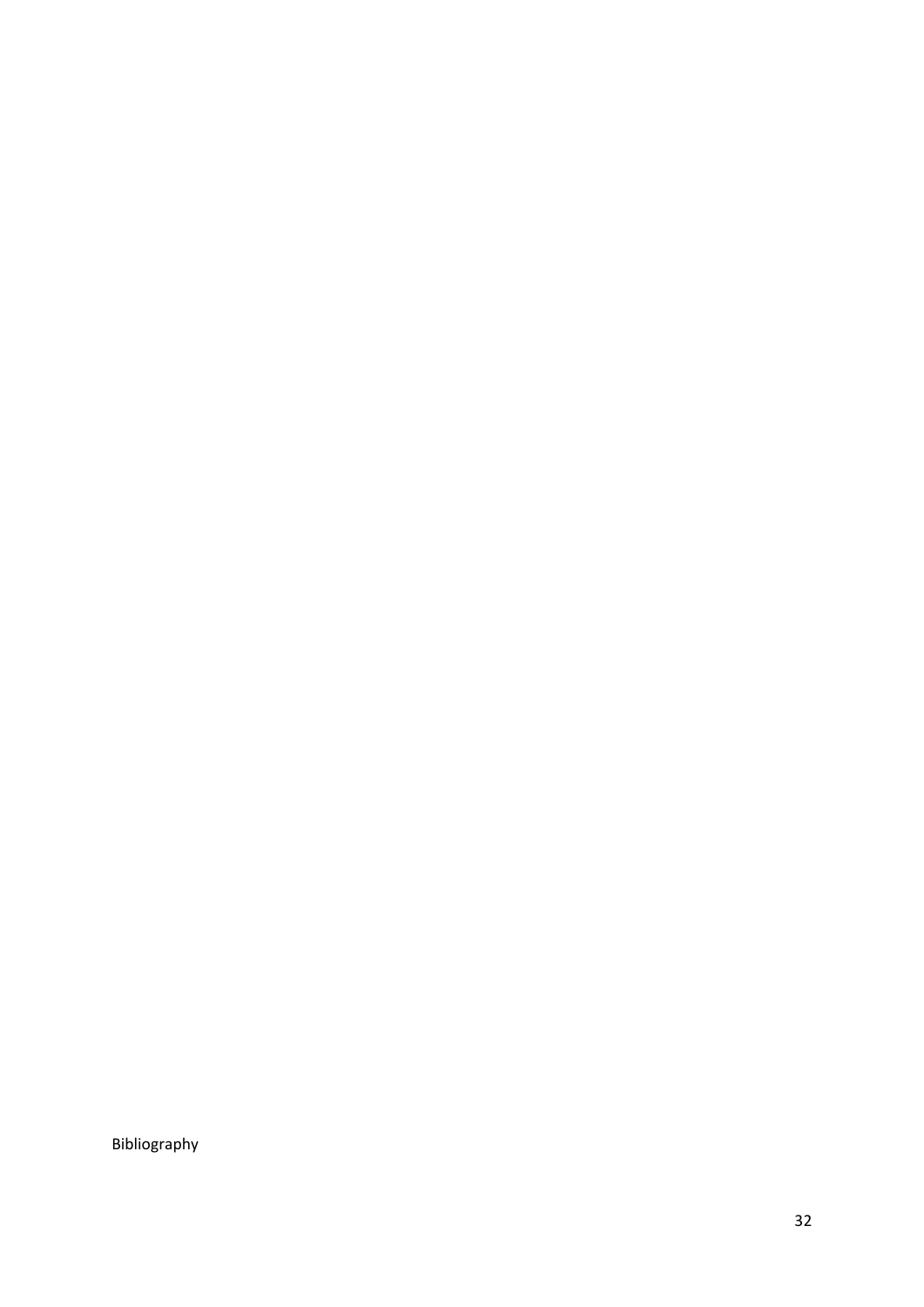Amengual, M., & Chirot, L., 2016. Reinforcing the State: Transnational and State Labour Regulation in Indonesia. *Industrial and Labour Relations Review*, 65(5), pp.1–40. doi.org/10.1177%2F0019793916654927

Arya, N. (2013) 'Indian Tea Scenario', *International Journal of Scientific and Research Publications*, 3(7), pp. 1–10.

Barrientos, S. (2013) 'Corporate purchasing practices in global production networks: A socially contested terrain', *Geoforum*, 44, pp. 44–51. doi: 10.1016/j.geoforum.2012.06.012.

Barrientos, S. and Kritzinger, A. (2004) 'Squaring the circle: Global production and the informalization of work in South African fruit exports', *Journal of International Development*, 16(1), pp. 81–92. doi: 10.1002/jid.1064.

Bartley, T. (2003) Certifying forests and factories: States, social movements, and the rise of private regulation in the apparel and forest products fields. *Politics & Society*, 31(3), pp.433-464. doi: 10.1177%2F0032329203254863

Bartley, T. (2007) 'Institutional Emergence in an Era of Globalization: The Rise of Transnational Private Regulation of Labor and Environmental Conditions', *American Journal of Sociology*, 113(2), pp. 297–351. doi: 10.1086/518871.

Bartley, T. (2014) 'Transnational governance and the re-centered state: Sustainability or legality?', *Regulation and Governance*, 8(1), pp. 93–109. doi: 10.1111/rego.12051.

Bhattacharya, D. (2015) *Brewing Misery: conditions of working families in tea plantations in West Bengal and Kerala*.

Bitzer, V., Francken, M. and Glasbergen, P. (2008) 'Intersectoral partnerships for a sustainable coffee chain: Really addressing sustainability or just picking (coffee) cherries?', *Global Environmental Change*, 18(2), pp. 271–284. doi: 10.1016/j.gloenvcha.2008.01.002.

Bolton, D. (2018) Thanks to Smallholders, India Tea Exports Rebound to Record Levels. *World Tea News* [online] Available at: https://worldteanews.com/tea-industry-news-and-features/thankssmallholders-india-tea-exports-rebound-record-levels [Accessed: 22 November 2018]

Carrigan, M. and Attalla, A. (2001) *The Myth of the Ethical Consumer – Do Ethics Matter in Purchase Behavior? Journal of Consumer Marketing*. doi: 10.1108/07363760110410263.

Cheyns, E. (2011) 'Multi-stakeholder Initiatives for Sustainable Agriculture: Limits of the "Inclusiveness" Paradigm' in S. Ponte, J. Vestergaard, P. Gibbon (Eds.) *Governing through standards: Origins, drivers and limits*. Palgrave, London pp. 318–354.

Coe, N., Dicken, P. & Hess, M., 2008b. Introduction: Global Production Networks—Debates and Challenges. *Journal of Economic Geography*, 8(3) pp.267-269. https://doi.org/10.1093/jeg/lbn002

Coe, N., Hess, M. & Yeung, H., 2004. "Globalising" Regional Development: a Global Production Networks Perspective. *Transactions of the Institute of British Geographers.* 29(4), pp.468-484. http://dx.doi.org/10.1111/j.0020-2754.2004.00142.x

Dicken, P. (2015) *Global Shift: Reshaping the Global Economic Map in the 21st Century*. 7th edn. London: SAGE Publications.

Dingwerth, K. (2008) 'Private transnational governance and the developing world: A comparative perspective', *International Studies Quarterly*, 52(3), pp. 607–634. doi: 10.1111/j.1468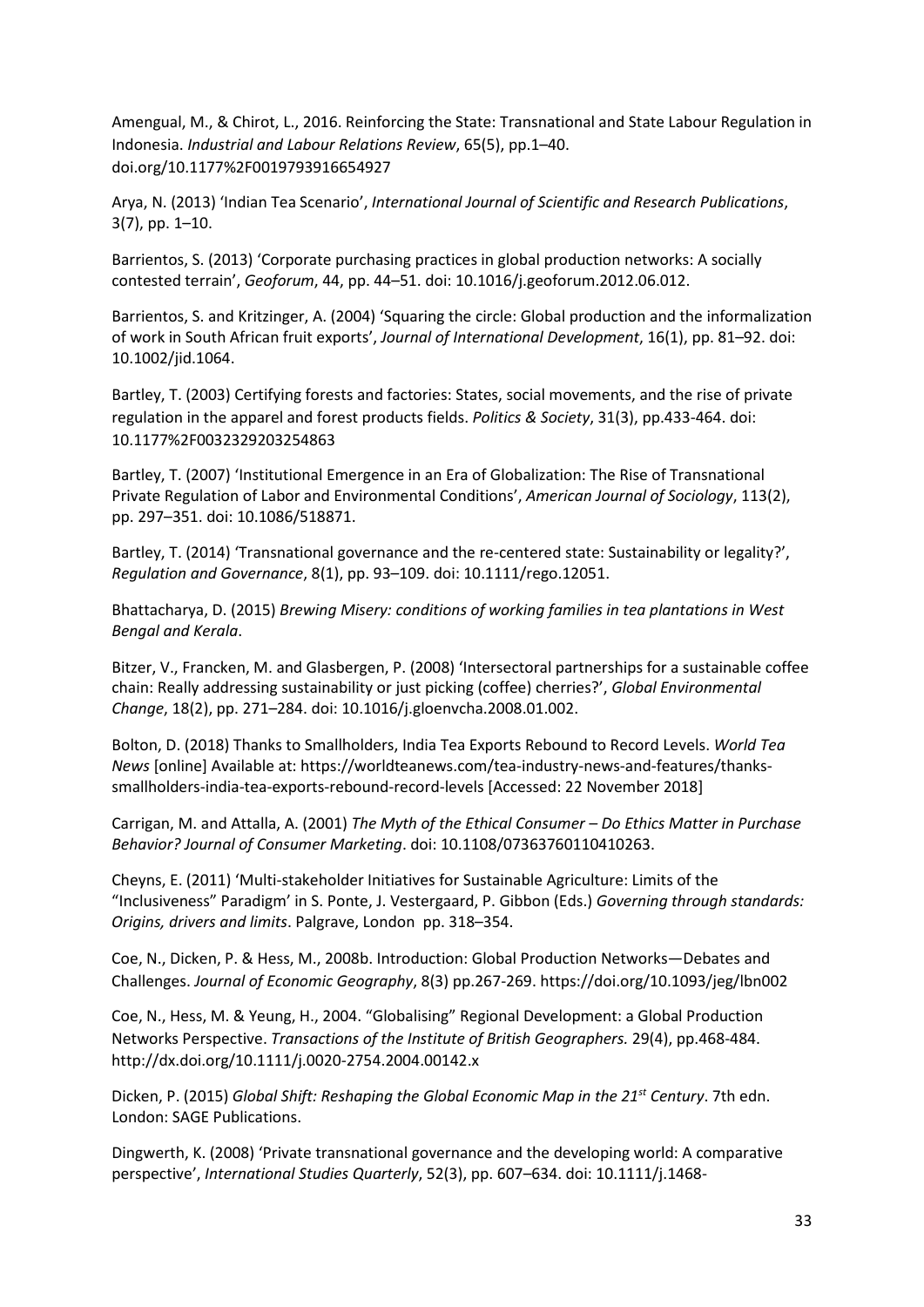2478.2008.00517.x.

FAO (2015) *World Tea Production and Trade: Current and Future Developments*. Available at: http://www.fao.org/3/a-i4480e.pdf.

Foley, P. and Havice, E. (2016) The rise of territorial eco-certifications: New politics of transnational sustainability governance in the fishery sector *Geoforum* 69 pp.24-33. doi.org/10.1016/j.geoforum.2015.11.015

Fransen, L. (2012) 'Multi-stakeholder governance and voluntary programme interactions: Legitimation politics in the institutional design of corporate social responsibility', *Socio-Economic Review*, 10(1), pp. 163–192. doi: 10.1093/ser/mwr029.

Fransen, L. and Burgoon, B. (2015) 'Global Labour-Standards Advocacy by European Civil Society Organizations: Trends and Developments', *British Journal of Industrial Relations*. 53(2), pp.204-230. doi.org/10.1111/bjir.12017

Fransen, L. & Kolk, A., 2007. Global Rule-Setting for Business: A critical analysis of multi-stakeholder standar. *Organisation*, 14(5), pp.667-684. doi: 10.1177/2F1350508407080305

Frobel, F., Heinrichs, J. and Kreye, O. (1978) '"The new international division of labour"', *Social Science Information*, 17(1), pp. 123–142. doi: 10.1177/053901847801700107

Fuchs, D., Kalfagianni, A. and Havinga, T. (2011) 'Actors in private food governance: The legitimacy of retail standards and multistakeholder initiatives with civil society participation', *Agriculture and Human Values*, 28(3), pp. 353–367. doi: 10.1007/s10460-009-9236-3.

Gereffi, G. (2014) 'Global value chains in a post-Washington Consensus world', *Review of International Political Economy*, 21(1), pp. 9–37. doi: 10.1080/09692290.2012.756414.

Giessen, L., Burns, S., Sahide, M.A.K., & Wibowo, A. (2016). From Governance to Government: The strengthened role of state bureaucracies in forest and agricultural certification. *Policy and Society*, 35(1), pp.71–89. doi: 10.1016/j.polsoc.2016.02.001.

Greenpeace, 2013. Trouble Brewing: Pesticide Residues in Tea Samples from India. Available at: http://www.greenpeace.org/india/Global/india/image/2014/cocktail/download/TroubleBrewing.pdf [Accessed: 3 March 2015].

Guarín, A. and Knorringa, P. (2013) 'New Middle-Class Consumers in Rising Powers: Responsible Consumption and Private Standards', *Oxford Development Studies*, 42(2), pp. 151–171. doi: 10.1080/13600818.2013.864757.

Hayami, Y. and Damodaran, A. (2004) 'Towards an alternative agrarian reform: Tea plantations in South India', *Economic and Political Weekly*. Available at: http://www.jstor.org/stable/4415498 (Accessed: 2 August 2016).

Henderson, J., Dicken, P., Coe, N., & Yeung, H.W-C., 2002. Global Production Networks and the Analysis of Economic Development. *Review of international Political Economy,* 9(3), pp.436-464. doi.org/10.1080/09692290210150842

Henderson, R. M. and Nellemann, F. (2012) 'Sustainable Tea at Unilever', *Harvard Business Review*, 44(0), pp. 1–26.

Hess, M. (2004) '"Spatial" relationships? Towards a reconceptualization of embeddedness', *Progress in Human Geography*. 28(2), pp. 165–186. doi: 10.1191/0309132504ph479oa.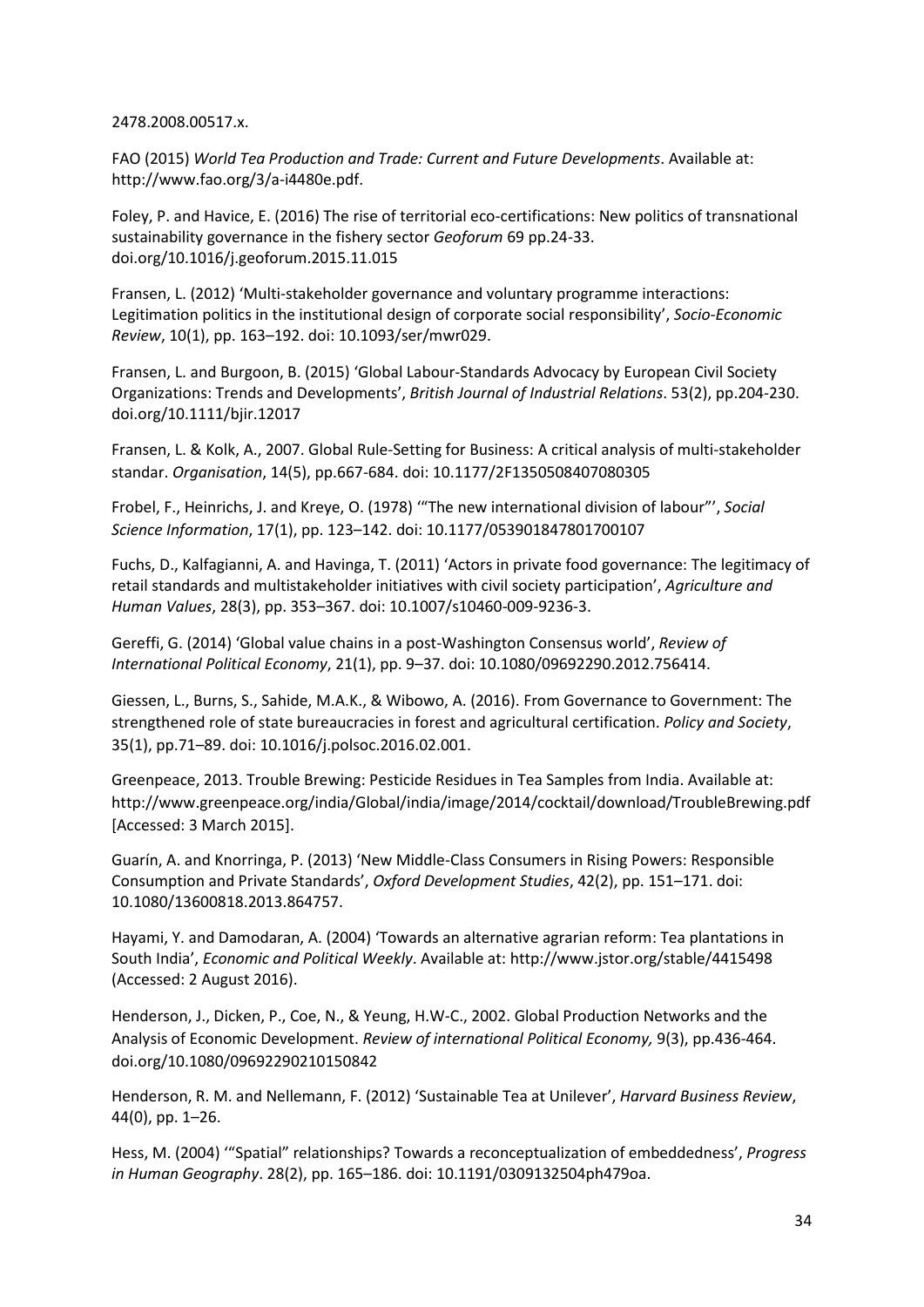Hess, M. (2008) 'Governance, value chains and networks: an afterword', *Economy and Society*, 37(3), pp. 452–459. doi: 10.1080/03085140802172722.

Horner, R. (2016) 'A New Economic Geography of Trade and Development? Governing South–South Trade, Value Chains and Production Networks', *Territory, Politics, Governance*. 4(4), pp. 400–420. doi: 10.1080/21622671.2015.1073614.

Horner, R. and Nadvi, K. (2018) 'Global value chains and the rise of the Global South: unpacking twenty-first century polycentric trade', *Global Networks*, 18(2), pp. 207–237. doi: 10.1111/glob.12180.

Hospes, O. (2014) 'Marking the success or end of global multi-stakeholder governance? The rise of national sustainability standards in Indonesia and Brazil for palm oil and soy', *Agriculture and Human Values* 31(3), pp. 425–437. doi: 10.1007/s10460-014-9511-9.

Hughes, A. (2001) 'Multi-stakeholder approaches to ethical trade: towards a reorganisation of UK retailers' global supply chains?', *Journal of Economic Geography*. 1(4) pp.421-437. doi.org/10.1093/jeg/1.4.421

Javalgi, R. R. G. and Grossman, D. A. (2016) 'Aspirations and entrepreneurial motivations of middleclass consumers in emerging markets: The case of India', *International Business Review*. Elsevier Ltd, 25(3), pp. 657–667. doi: 10.1016/j.ibusrev.2015.10.008.

Kadavil, S. (2007) *Indian Tea Research*. Available at: http://www.paleopronow.com/image/data/Clinical-Studies/IndianTeaResearch.pdf.

Kaplinsky, R. & Farooki, M., (2010). Global Value Chains, the Crisis, and the Shift of Markets from North to South. In: O. Cattaneo, G. Gereffi, & C. Staritz (Eds.), *Global value chains in a post crisis world: A development perspective*. Washington, DC: World Bank.

Kharas, H. (2010) 'The Emerging Middle Class in Developing Countries', *OECD Development Centre Working Paper Series*, (285), pp. 1–52. doi: 10.1787/5kmmp8lncrns-en.

Kharas, H. (2017) 'The Unprecedented Expansion of the Global Middle Class An Update', *Global Economy & Development*, (February), pp. 1–2. doi: 10.1128/AEM.72.5.3558.

Knorringa, P. and Guarin, A. (2015) 'Inequality, Sustainability and Middle Classes in a Polycentric World', *European Journal of Development Research*. Nature Publishing Group, 27(2), pp. 202–204. doi: 10.1057/ejdr.2015.5.

Locke, R.M., Rissing, B.A. & Pal, T., (2013). Complements or Substitutes? Private Codes, State Regulation and the Enforcement of Labour Standards in Global Supply Chains, *British Journal of Industrial Relations,* 51, pp.519–552. doi.org/10.1111/bjir.12003

Lutgendorf, P. (2012) 'Making tea in India: Chai, capitalism, culture', *Thesis Eleven*, 113(1), pp. 11–31. doi: 10.1177/0725513612456896.

Mena, S. and Palazzo, G. (2012) 'Input Output Legitimacy of Multistakeholder Initiatives', *Business Ethics Quarterly*, 22(3), pp. 527–556. doi: 10.5840/beq201222333.

Ministry of Foreign Affairs of the Netherlands, 2014b. Riding the wave of sustainable commodity sourcing: Review of the Sustainable Trade Initiative IDH 2008-2013. Available at: https://www.government.nl/documents/reports/2015/04/28/iob-riding-the-wave-of-sustainablecommodity-sourcing-review-of-the-sustainable-trade-initiative-idh-2008-2013. [Accessed: 15 April 1015].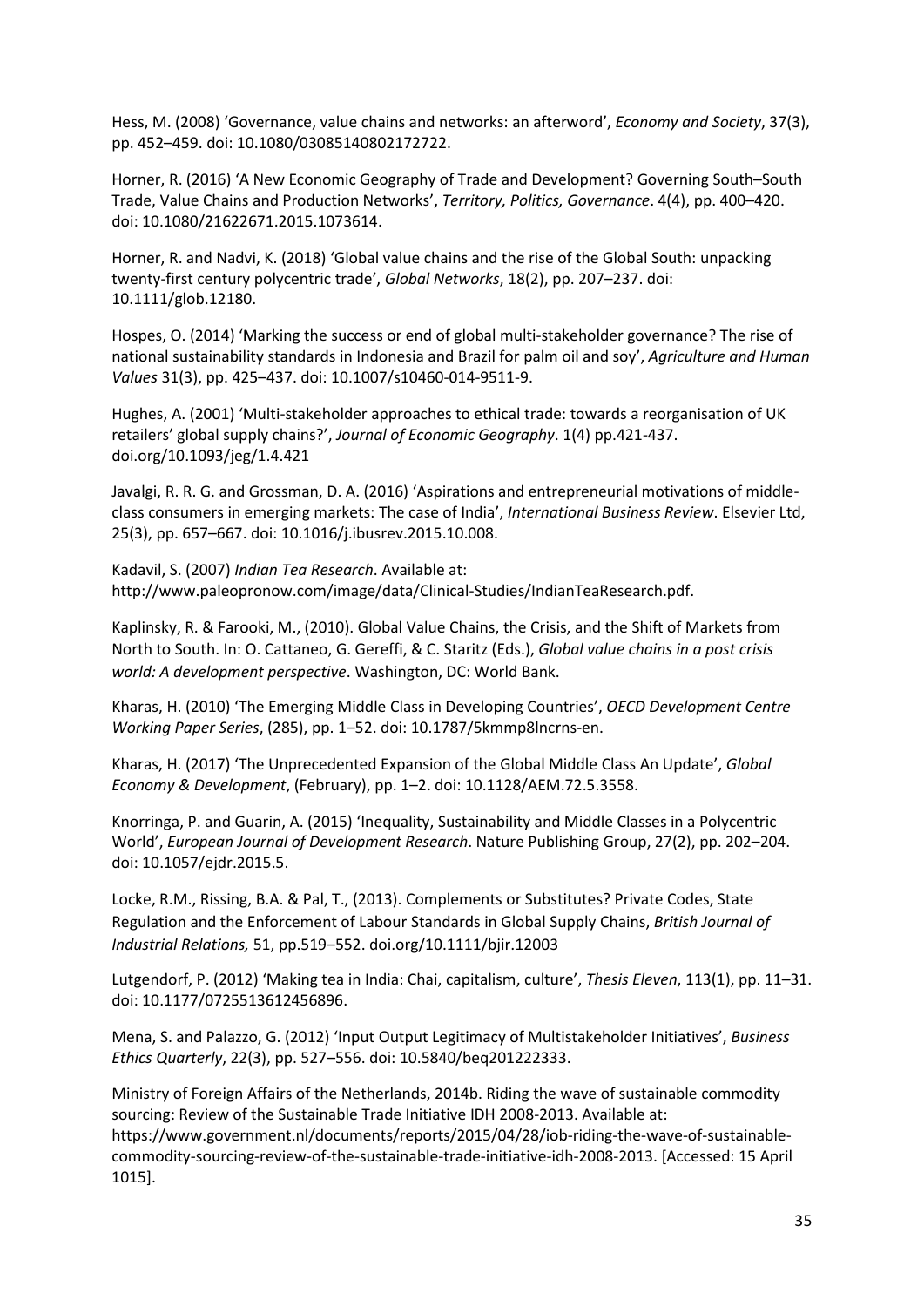Mintel (2015) *Trouble brews for the great British tea time: volumes sales of tea decline by 22% in five years*. Available at: http://www.mintel.com/press-centre/food-and-drink/trouble-brews-for-thegreat-british-tea-time-volume-sales-of-tea-decline-by-22-in-five-years.

Moog, S., Spicer, A. and Böhm, S. (2015) 'The Politics of Multi-Stakeholder Initiatives: The Crisis of the Forest Stewardship Council', *Journal of Business Ethics*, 128(3), pp. 469–493. doi: 10.1007/s10551-013-2033-3.

Nadvi, K. (2014) '"Rising Powers" and Labour and Environmental Standards', *Oxford Development Studies*, 42(2), pp. 137–150. doi: 10.1080/13600818.2014.909400.

Neilson, J. & Pritchard, B., 2011. *Value chain struggles: Institutions and governance in the plantation districts of South India*. Oxford: Wiley-Blackwell.

De Neve, G., 2008. Global garment chains, local labour activism: New challenges to trade union and NGO activism in the Tirupur garment cluster, South India. In: G. De Neve, P. Luetchford, J. Pratt, D. Wood (ed.) Hidden Hands in the Market: Ethnographies of Fair Trade, Ethical Consumption, and Corporate Social Responsibility (Research in Anthropology, Volume 28). Bingley: Emerald Group Publishing., pp.213-240.

O'Rourke, D., 2006. Multi-stakeholder regulation: privatizing or socializing global labour standards? *World development*. 34(5), pp.899-918. doi:10.1016/j.worlddev.2005.04.020

Otieno, G. & Knorringa, P., 2012. Localizing Global Standards-Illustrative Examples from Kenya's Horticulture Sector. In: M. Pieter van Dijk and J. Trienekens (ed.) *Global Value Chains: Linking Local Producers from Developing Countries to International Markets*. Amsterdam: Amsterdam University Press. pp. 119-135.

Pattberg, P. (2006) 'Private Governance and the South: lessons from global forest politics', *Third World Quarterly*, 27(4), pp. 579–593. doi: 10.1080/01436590600720769.

Phillips, N. (2013) 'Unfree labour and adverse incorporation in the global economy: comparative perspectives on Brazil and India', *Economy and Society*. 42(2) pp.171-196. doi.org/10.1080/03085147.2012.718630

Pickles, J., Barrientos, S. and Knorringa, P. (2016) 'New end markets, supermarket expansion and shifting social standards', *Environment and Planning A*, 48(7), pp. 1284–1301. doi: 10.1177/0308518X16631540.

Ponte, S. and Cheyns, E. (2013) 'Voluntary standards, expert knowledge and the governance of sustainability networks', *Global Networks*, 13(4), pp. 459–477. doi: 10.1111/glob.12011.

Potts, J., Lynch, M., Wilkings, A., (2014). Tea Market. *The State of Sustainability Initiatives Review 2014*, pp.297–322.

Rainforest Alliance (2018) *Rainforest Alliance Impacts Report: Partnership Learning and Change*. Available at: https://www.rainforest-alliance.org/sites/default/files/2018-03/RA\_Impacts\_2018.pdf [Accessed 23 Jan 2019].

Sasser, E., Prakash, A., Cashore, B., Auld, G., (2006). Direct targeting as an NGO political strategy: Examining private authority regimes in the forestry sector. *Business and Politics*, 8(3), pp.1-32.

Schleifer, P. and Sun, Y. (2018) 'Emerging markets and private governance: the political economy of sustainable palm oil in China and India', *Review of International Political Economy*. 25(2), pp. 190– 214. doi: 10.1080/09692290.2017.1418759.